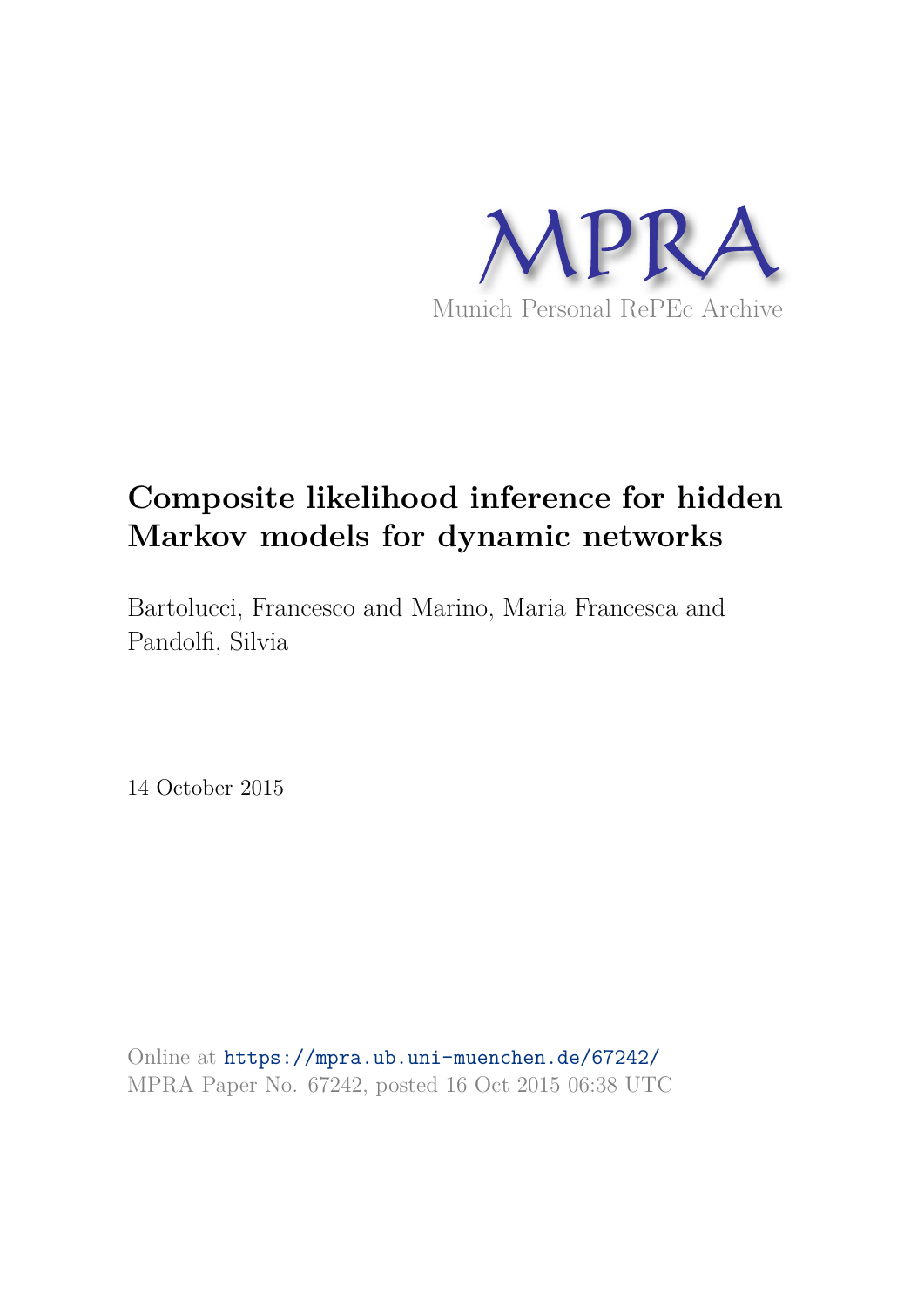# Composite likelihood inference for hidden Markov models for dynamic networks

| Francesco Bartolucci                      | Maria Francesca Marino                 |
|-------------------------------------------|----------------------------------------|
| Department of Economics                   | Department of Economics                |
| University of Perugia (IT)                | University of Perugia (IT)             |
| E-mail: francesco.bartolucci $@$ unipg.it | E-mail: mariafrancesca.marino@unipg.it |

Silvia Pandolfi

Department of Economics University of Perugia (IT) E-mail: silvia.pandolfi@unipg.it

October 14, 2015

#### Abstract

We introduce a hidden Markov model for dynamic network data where directed relations among a set of units are observed at different time occasions. The model can also be used with minor adjustments to deal with undirected networks. In the directional case, dyads referred to each pair of units are explicitly modelled conditional on the latent states of both units. Given the complexity of the model, we propose a composite likelihood method for making inference on its parameters. This method is studied in detail for the directional case by a simulation study in which different scenarios are considered. The proposed approach is illustrated by an example based on the well-known Enron dataset about email exchange.

Keywords: Dyads; EM algorithm; Enron dataset; Latent Markov models

## 1 Introduction

A number of social and biological phenomena can be naturally represented in terms of networks. Here, the connection between units, that is, "actors" or "nodes", is the main target of inference. On these grounds, in the last decades, statistical models for the analysis of this type of data have known a flowering interest. Most research has focused on static networks, where data consist of a single snapshot of the network at a given time; see, among others, Goldenberg et al.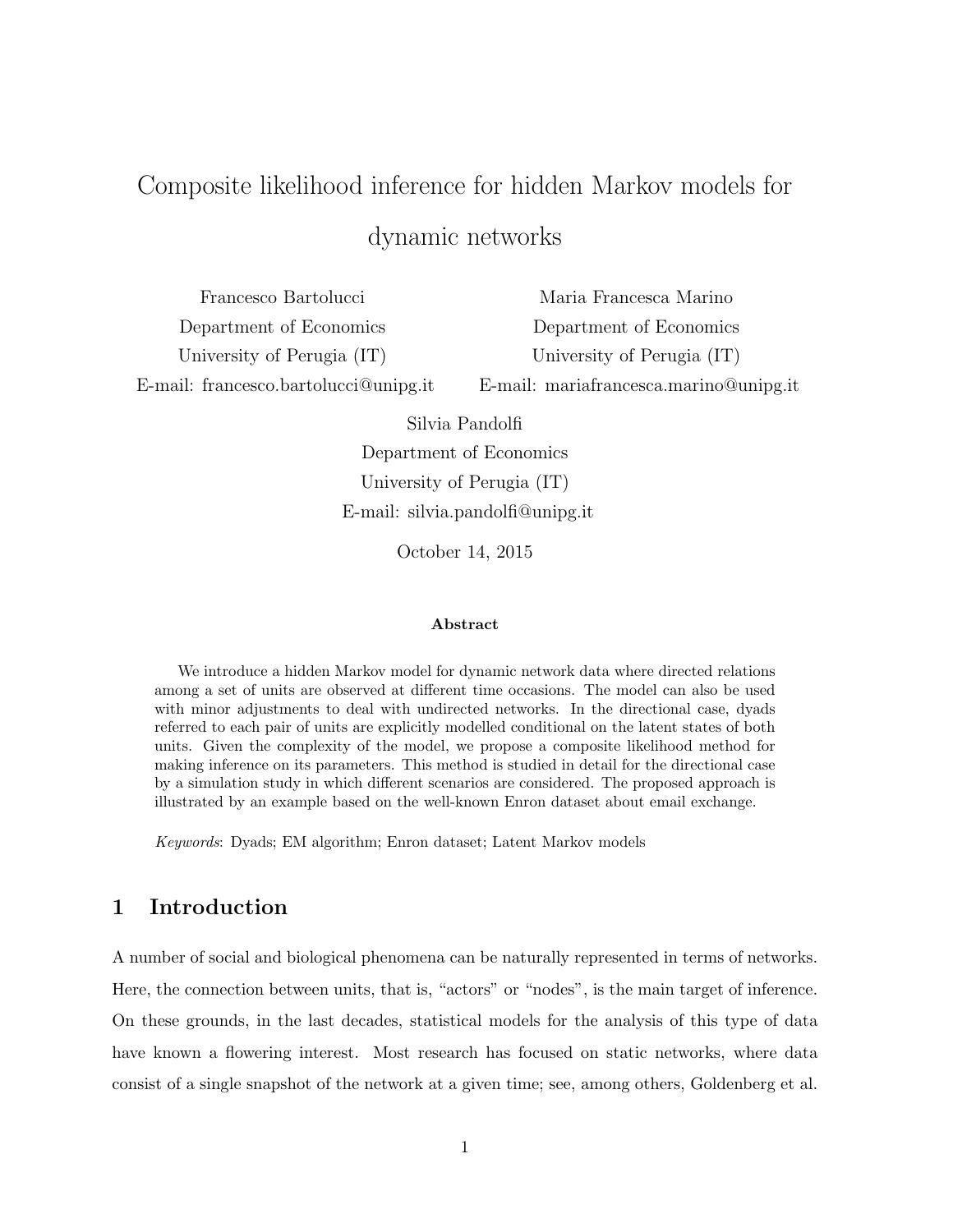(2010) for a review. However, in some cases, the research interest may concern the evolution of networks over time. The Enron dataset (Klimt and Yang, 2004) on email exchange between employees of the company gives an interesting empirical example. Here, one may be interested in understanding how email traffic evolves over time.

In this context, standard tools of analysis need to be extended to deal with observations repeatedly taken over time, that is, with multiple snapshots of the network observed at different time points. Thus, the analysis falls into the context of longitudinal data analysis. As it is well known, although repeated measurements allow us to get deeper information on the phenomena of interest, the dependence between measures taken on the same sample units represents a further challenge that has to be faced (e.g., Diggle et al., 2002). Recently, there has been a growing amount of work on analysing dynamic networks. Key contributions are represented by dynamic exponential random graph models (Robins and Pattison, 2001) and continuous latent space models (Sarkar and Moore, 2005; Sarkar et al., 2007; Hoff, 2011; Lee and Priebe, 2011; Durante and Dunson, 2014). Within this latter context, network edges are projected in a reduced latent space where edge relations are explored.

An alternative class of models focuses on clustering nodes. Stochastic Block Models (SBMs; Holland and Leinhardt, 1976) assume that network nodes belong to one of k distinct blocks. These are defined by a discrete latent variable, with the probability of observing a connection between two nodes only depending on the corresponding block membership. That is, units in the same block connect to all the others in a similar fashion and are said to be stochastically equivalent. These models offer a concise description of the network, as a possible large number of connections is summarised by the connections between the blocks to which the units belong.

Yang et al. (2011) extended standard SBMs by considering time-varying block memberships for each unit that evolve over time according to an unobservable Markov chain. The resulting model can be conceived as a particular kind of hidden Markov model (for general references, see Zucchini and MacDonald, 2009; Bartolucci et al., 2013) for dynamic networks. Xu and Hero (2014) further extended the dynamic SBM of Yang et al. (2011) by considering time-varying edge probabilities, while Xu (2015) proposed an approach in which the presence of an edge at a given occasion directly influences future edge probabilities. An approach that is in between the dynamic latent space and the dynamic SBM is the dynamic mixed-membership SBM by Xing et al. (2010) and Ho et al. (2011). Within this context, each node may have partial memberships in several blocks.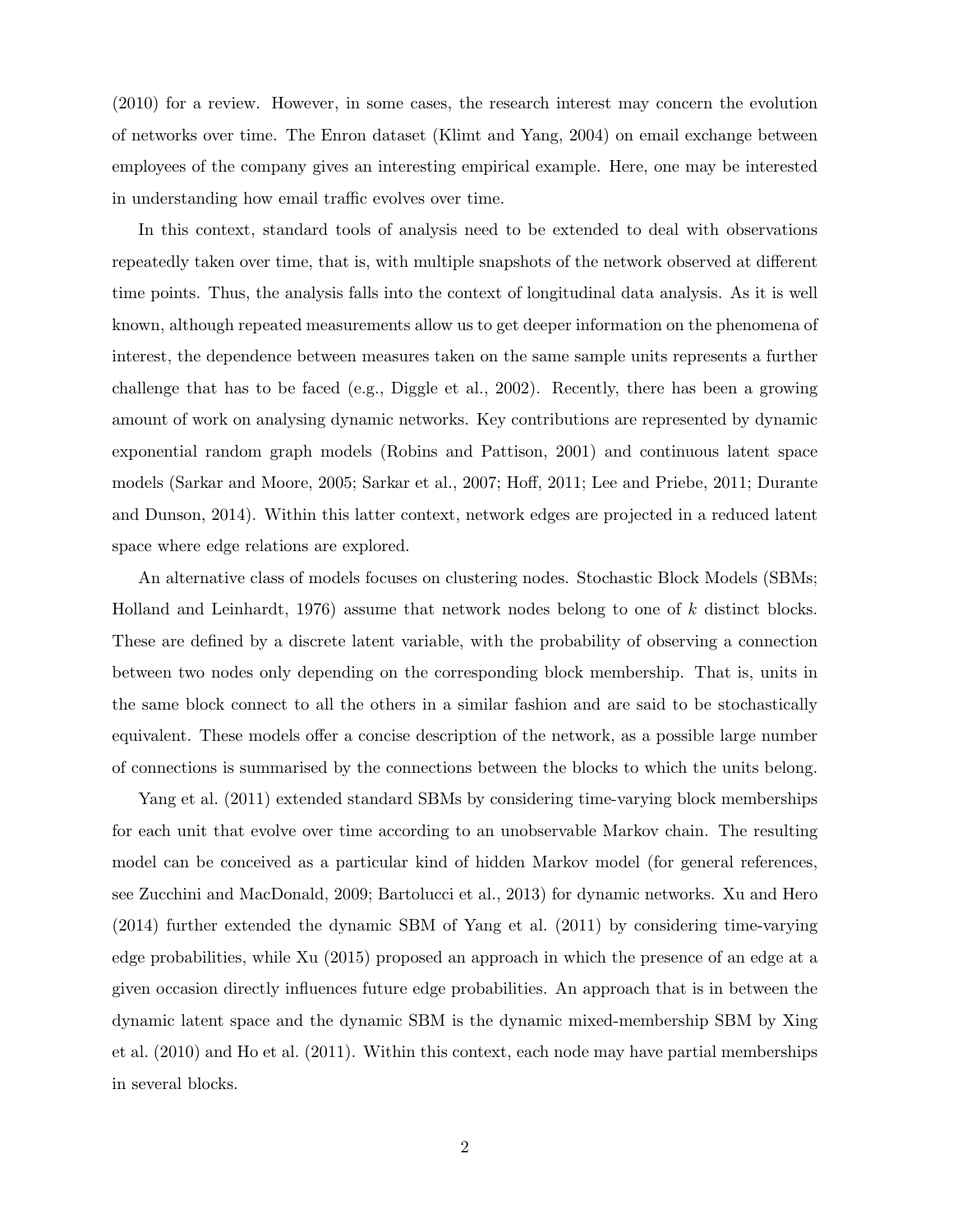In the framework of static networks, a number of statistical models for dyadic mutual dependences have been defined; in this context, *reciprocal* relations between units are the main target of inference. To the best of our knowledge, these types of relation have not been deeply investigated for dynamic networks. Avoiding restrictive assumptions about the dependence/independence between reciprocal relations turns out to be crucial in order to ensure model flexibility.

Here, starting from the proposal by Yang et al. (2011), we develop a SBM for dynamic networks, observed in discrete time, in which the unit of analysis is the dyad. As opposed to the Bayesian approaches suggested in the above mentioned works which are all based on MCMC algorithms, we obtain parameter estimates in a maximum-likelihood perspective. In this respect, a reduced computational effort is required and assumptions on the prior distribution of the model parameters can be avoided. In particular, in order to overcome the intractability of the observed data likelihood, we propose a composite likelihood approach (Lindsay, 1988; Cox and Reid, 2004) that consistently simplifies the estimation procedure and leads to reliable parameter estimates. The implementation of this method is based on an Expectation-Maximisation algorithm (EM; Dempster et al., 1977) implemented using the standard Baum-Welch recursions (Baum et al., 1970). For a related approach we refer to Bartolucci and Lupparelli (2015) who dealt with composite likelihood inference for hidden Markov models but in a different context, which is that of multilevel longitudinal data without a social network perspective. The proposed composite likelihood estimation method is studied via simulation and through the application to the Enron dataset, which represents a benchmark in the dynamic network literature. Upon request, we make available to the reader our R implementation of the algorithm.

The paper is organised as follows. Section 2 introduces the dynamic SBM, while Section 3 entails the description of the algorithm for parameter estimation. The results of the simulation study and of the real data application are provided in Sections 4 and 5, respectively. Last section gives some concluding remarks and outlines potential future developments.

### 2 The dynamic stochastic blockmodel

Let  $\boldsymbol{Y}_{ij}^{(t)} = (Y_{ij}^{(t)}, Y_{ji}^{(t)})'$  denote the random vector corresponding to the dyad recorded at time occasion t between units i and j, with  $i, j = 1, \ldots, n$  and  $t = 1, \ldots, T$ , where n is the number of units and T is the number of time periods of observation. Each element of the dyad,  $Y_{ij}^{(t)}$ , is equal to 1 if there exist an edge from unit i to unit j at occasion t and to 0 otherwise. We assume that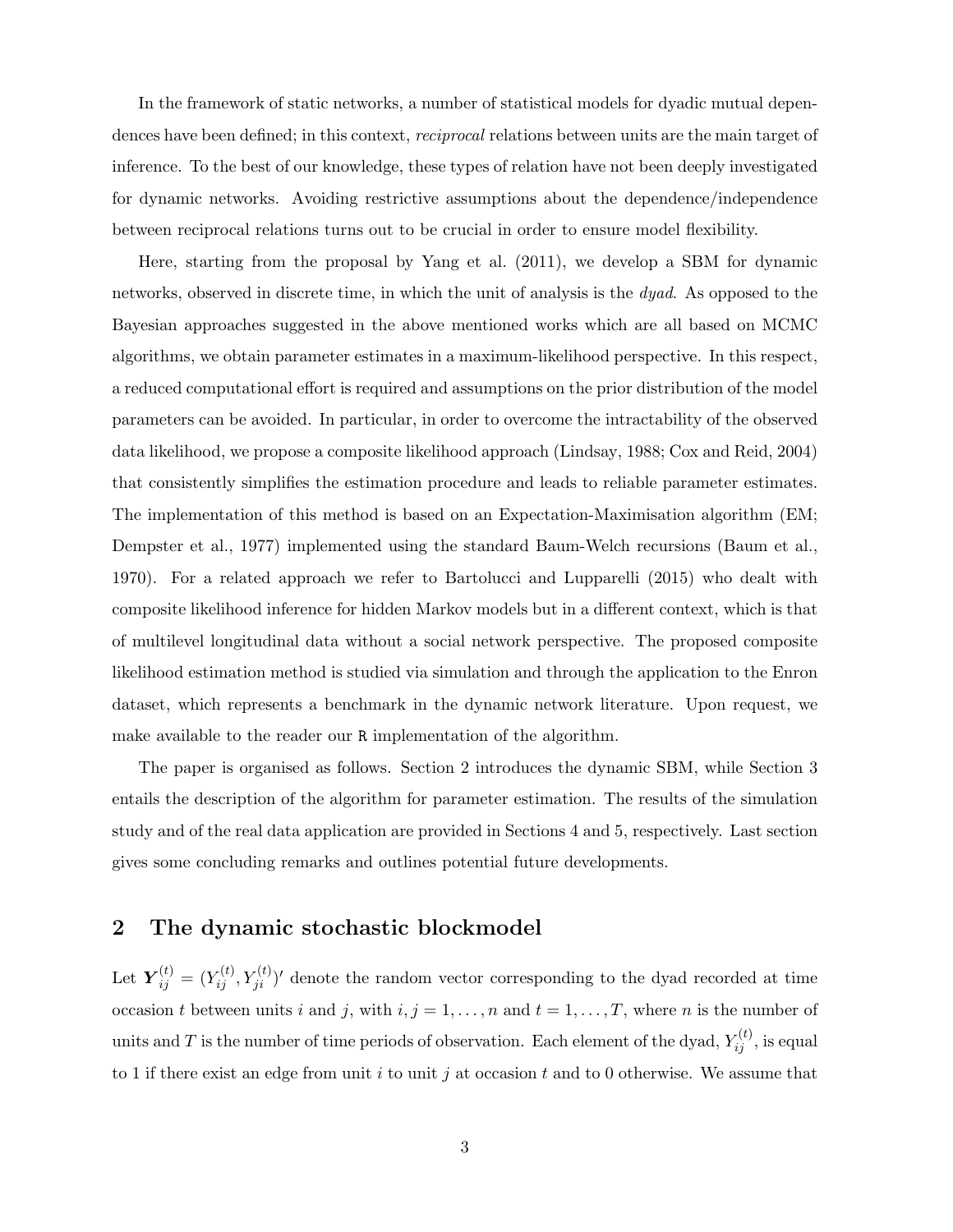units in the network remain unchanged during time. Also, we denote by  $\tilde{\boldsymbol{Y}}_{ij} = (\boldsymbol{Y}_{ij}^{(1)}, \dots, \boldsymbol{Y}_{ij}^{(T)})$ the matrix of dyadic relations between  $i$  and  $j$  observed during the analysed time window. As usual, realisations of random variables and related objects will be denoted by lower case letters, so that, for instance,  $y_{ij}^{(t)}$  is the observed value of  $Y_{ij}^{(t)}$ . Finally, we define the set of all network snapshots taken across time as  $\mathcal{Y} = {\{\boldsymbol{Y}_{ij}^{(t)},\ i=1,\ldots,n-1, j=i+1,\ldots,n,\ t=1,\ldots,T\}}.$ 

In this paper, we focus on *directed networks*, where the existence of an edge from unit i to unit j at a given occasion does not imply an edge from j to i. The extension to the undirected case is straightforwardly obtained with minor changes to the estimation algorithm. A typical example of directed networks is that of friendship nominations, where relations are not necessarily mutual, or that of email exchange that is object of the present paper; see Section 5. In this context, the dyadic relation between i and j can be either null ("00"), asymmetric ("01" or "10"), or mutual  $($  "11").

In the spirit of dynamic SBMs, we assume the existence of a hidden (or latent) Markov chain  $\boldsymbol{U}_i = (U_i^{(1)}$  $U_i^{(1)}, \ldots, U_i^{(T)}$ ' for each sample unit *i*, which is defined over the finite state space  $\{1,\ldots,k\}$ . Latent processes  $\boldsymbol{U}_i$ ,  $i=1,\ldots,n$ , are assumed to be mutually independent and identically distributed, with initial probability vector  $\boldsymbol{\lambda} = (\lambda_1, \dots, \lambda_k)'$  and transition probability matrix  $\Lambda$  of dimension  $k \times k$  with elements  $\lambda_{u|v}$ . The elements of this vector and matrix are defined as

$$
\lambda_u = p(U_i^{(1)} = u), \quad u = 1, ..., k,
$$
  
\n
$$
\lambda_{u|v} = p(U_i^{(t)} = u \mid U_i^{(t-1)} = v), \quad u, v = 1, ..., k, t = 2, ..., T.
$$

Note that these parameters are assumed to be constant over time and shared by all units in the network. These assumptions are seldom restrictive, even if generalisations are easily obtained by introducing unit and time-dependent covariates in the model; see Bartolucci et al. (2013) for a thorough discussion on the topic.

Concerning the relations between the units in the network, we assume the following model specification. For a given  $t = 1, ..., T$ , the dyad  $\boldsymbol{Y}_{ij}^{(t)}$  only depends on the latent states occupied by units i and j at occasion t, that is,  $U_i^{(t)}$  $U_i^{(t)}$  and  $U_j^{(t)}$  $j^{(i)}$ . Given these latent variables and for  $i = 1 \ldots, n-1, j = i+1, \ldots, n$ , the random variables  $\boldsymbol{Y}_{ij}^{(t)}$  are conditionally independent of any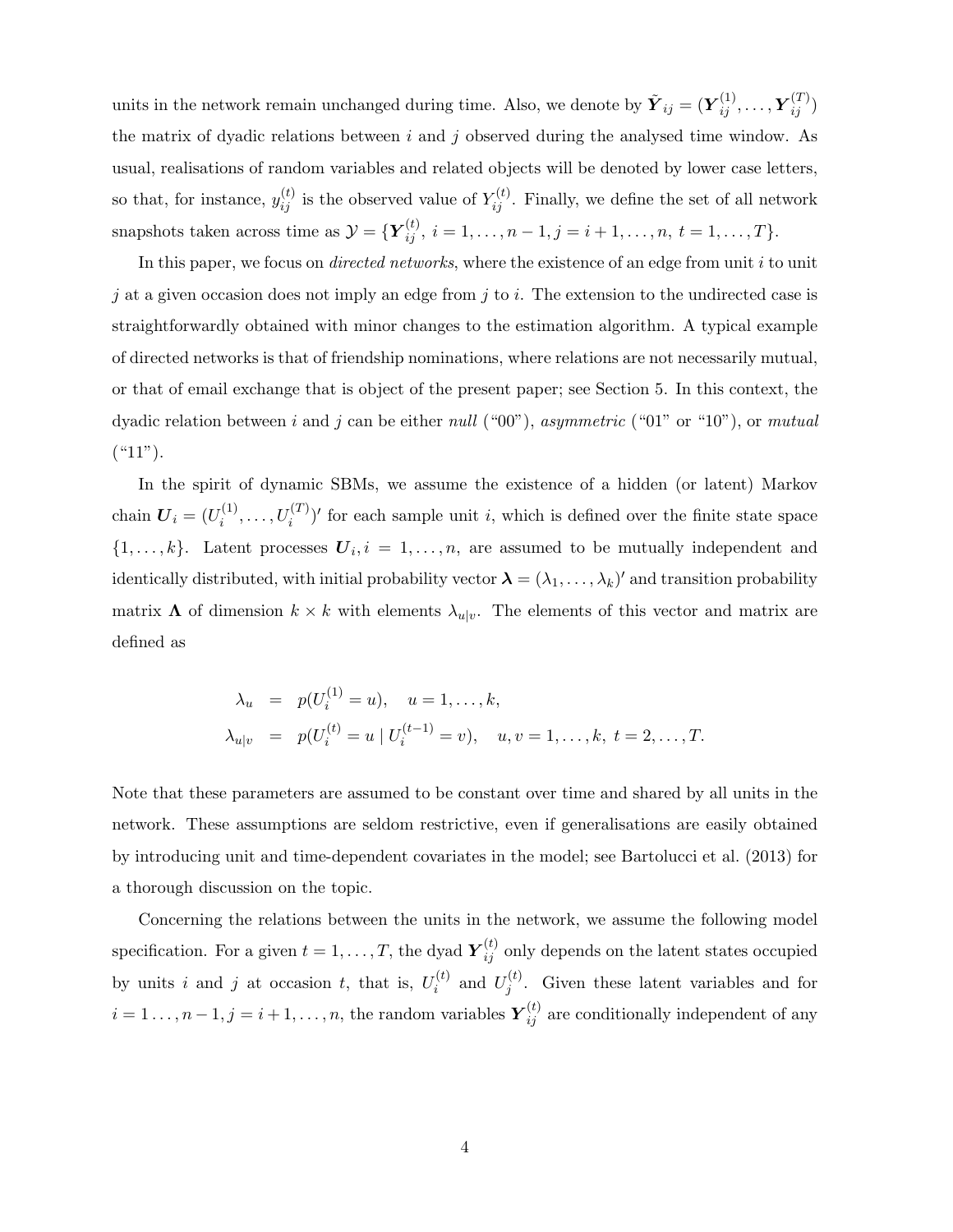other dyad and the corresponding probabilities are defined as

$$
\psi_{y_1 y_2 | u_1 u_2} = p(Y_{ij}^{(t)} = y_1, Y_{ji}^{(t)} = y_2 | U_i^{(t)} = u_1, U_j^{(t)} = u_2), \quad u_1, u_2 = 1, \dots, k, y_1, y_2 = 0, 1. \tag{1}
$$

That is, conditional on the states occupied by units in the dyad  $(U_i^{(t)} = u_1, U_j^{(t)} = u_2)$  at a given time occasion, the following  $2 \times 2$  matrix, denoted by  $\Psi(u)$ , completely describes the corresponding dyadic relation

$$
\begin{array}{c|c|c}\n & Y_{ji} & 0 & 1 \\
\hline\n0 & & \psi_{00|u_1u_2} & \psi_{01|u_1u_2} & \psi_{0\cdot|u_1} \\
\hline\n1 & & \psi_{10|u_1u_2} & \psi_{11|u_1u_2} & \psi_{1\cdot|u_1} \\
\hline\n& & \psi_{\cdot0|u_2} & \psi_{\cdot1|u_2} & 1\n\end{array}
$$

It is worth noticing that a different way to describe the model introduced so far is by assuming that the dyad  $\boldsymbol{Y}_{ij}^{(t)}$ , for each  $i < j$ , follows a bivariate hidden Markov model defined on an augmented state space. In detail, let  $\tilde{U}_{ij} = (U_{ij}^{(1)}, \dots U_{ij}^{(T)})$  be the augmented hidden Markov process with  $k^2$  states denoted by  $u$ , where  $\boldsymbol{U}^{(t)}_{ij} = (U^{(t)}_i)$  $(u_i^{(t)}, U_j^{(t)})'$  and  $u = (u_1, u_2)'$ . The corresponding initial and transition probabilities are completely defined by the parameters of the univariate latent process  $U_i$  according to the following expressions

$$
\pi_{\mathbf{u}} = p(\mathbf{U}_{ij}^{(1)} = \mathbf{u}) = \lambda_{u_1} \lambda_{u_2},
$$
  

$$
\pi_{\mathbf{u}|\mathbf{v}} = p(\mathbf{U}_{ij}^{(t)} = \mathbf{u} | \mathbf{U}_{ij}^{(t-1)} = \mathbf{v}) = \lambda_{u_1|v_1} \lambda_{u_2|v_2},
$$

where  $\mathbf{v} = (v_1, v_2)'$  stands for the latent state at the previous occasion. In a more compact form, the quantities above can be directly obtained as  $\pi = \lambda \otimes \lambda$  and  $\Pi = \Lambda \otimes \Lambda$ , where  $\otimes$  denotes the Kronecker product. As it is standard in the Markov model literature, due to the Markovian property, the marginal distribution of the augmented latent process is given by

$$
p(\tilde{\boldsymbol{U}}_{ij} = \tilde{\boldsymbol{u}}) = \pi_{\boldsymbol{u}^{(1)}} \prod_{t=2}^T \pi_{\boldsymbol{u}^{(t)} | \boldsymbol{u}^{(t-1)}},
$$

where  $\tilde{\boldsymbol{u}} = (\boldsymbol{u}^{(1)}, \dots, \boldsymbol{u}^{(T)})$ . Finally, conditional response probabilities are directly those defined in equation (1) and the joint conditional probability of all dyadic relations observed across the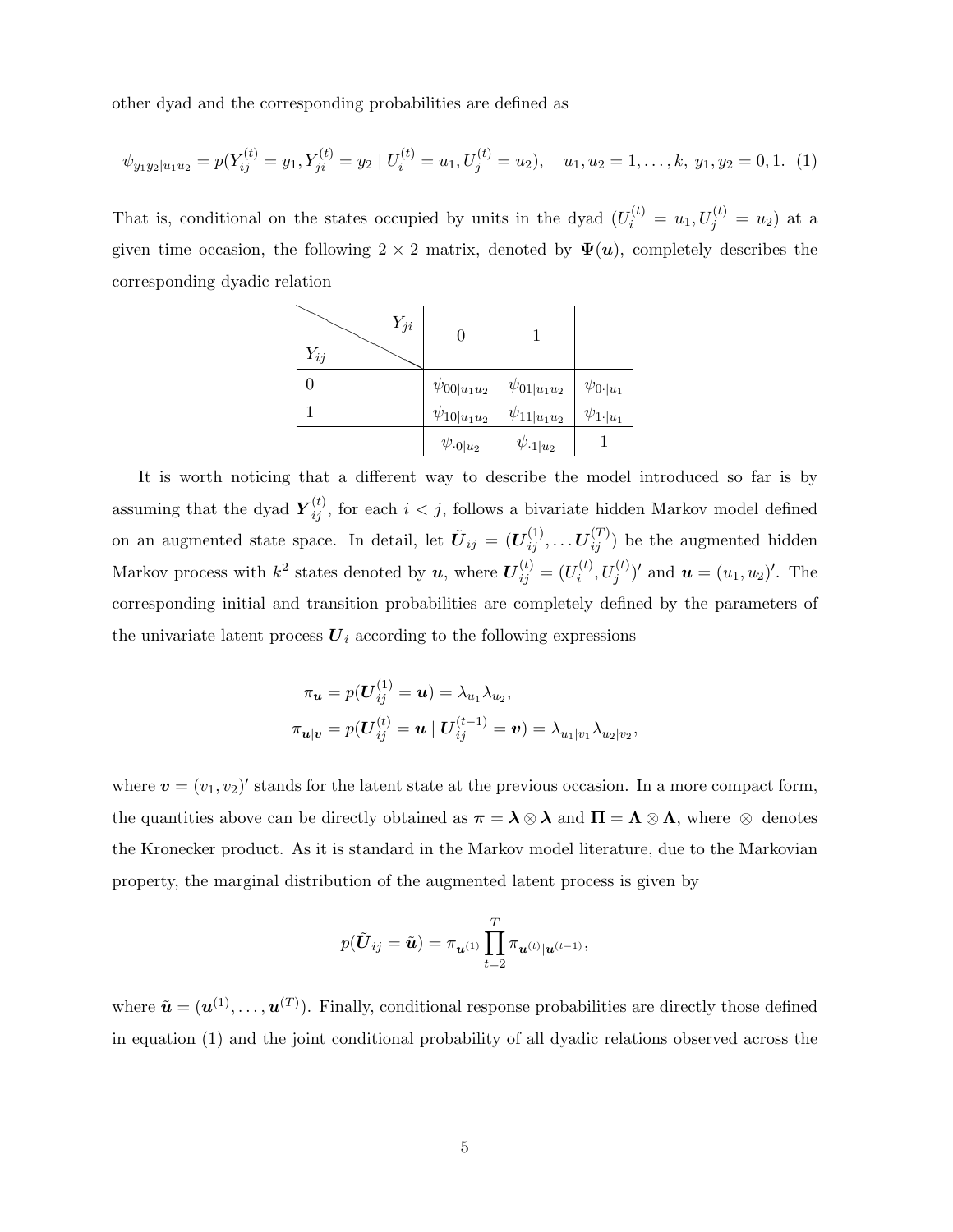analysed time window is given by

$$
p(\tilde{\boldsymbol{Y}}_{ij} = \tilde{\boldsymbol{y}} \mid \tilde{\boldsymbol{U}}_{ij} = \tilde{\boldsymbol{u}}) = \prod_{t=1}^T \psi_{\boldsymbol{y}^{(t)} | \boldsymbol{u}^{(t)}},
$$

where, in general, we define  $\psi_{y|x} = p(Y_{ij}^{(t)} = y | U_{ij}^{(t)} = u)$ . Note that, in the above expression,  $\tilde{\mathbf{y}}$  is a realisation of  $\tilde{\mathbf{Y}}_{ij}$ , whereas  $\mathbf{y} = (y_1, y_2)'$  is the configuration of the dyad  $\mathbf{Y}_{ij}^{(t)}$  at time t.

As suggested by Nowicki and Snijders (2001), the parameters  $\psi_{y_1 y_2|u_1 u_2}$  must be invariant with respect to *reflection*. Then, we assume the following constraints

$$
\psi_{01|uu} = \psi_{10|uu}, \quad u = 1, \dots, k,
$$
\n(2)

$$
\psi_{01|u_1u_2} = \psi_{10|u_2u_1}, \quad u_1, u_2 = 1, \dots, k, \ u_1 \neq u_2. \tag{3}
$$

This implies that the  $2 \times 2$  matrix of conditional response probabilities is symmetric, that is,  $\Psi(\boldsymbol{u}) = \Psi(\boldsymbol{u})'$ , when  $u_1 = u_2$ . Moreover,  $\Psi(\boldsymbol{u}) = \Psi(\boldsymbol{u}^*)'$  when  $u_1 \neq u_2$ , where  $\boldsymbol{u}^* = (u_2, u_1)'$  is obtained by switching the elements of  $u$ .

The probability of observed network  $\mathcal Y$  is obtained by marginalising with respect to all latent variables. More precisely, we have

$$
p(\mathcal{Y}) = \sum_{\tilde{\boldsymbol{u}}_{12}} \cdots \sum_{\tilde{\boldsymbol{u}}_{n-1,n}} p(\mathcal{Y} \mid \tilde{\boldsymbol{U}}_{12} = \tilde{\boldsymbol{u}}_{12}, \ldots, \tilde{\boldsymbol{U}}_{n-1,n} = \tilde{\boldsymbol{u}}_{n-1,n}) \Pr(\tilde{\boldsymbol{U}}_{12} = \tilde{\boldsymbol{u}}_{12}, \ldots, \tilde{\boldsymbol{U}}_{n-1,n} = \tilde{\boldsymbol{u}}_{n-1,n}),
$$

where the sum  $\sum_{\tilde{u}_{12}} \cdots \sum_{\tilde{u}_{n-1,n}}$  is extended to all possible configurations of the bivariate latent processes  $\tilde{U}_{ij}$  and

$$
p(\mathcal{Y} \mid \tilde{\bm{U}}_{12} = \tilde{\bm{u}}_{12}, \dots, \tilde{\bm{U}}_{n-1,n} = \tilde{\bm{u}}_{n-1,n}) = \prod_{i=1}^{n-1} \prod_{j=i+1}^{n} p(\tilde{\bm{y}}_{ij} \mid \tilde{\bm{U}}_{ij} = \tilde{\bm{u}}),
$$

$$
p(\tilde{\bm{U}}_{12} = \tilde{\bm{u}}_{12}, \dots, \tilde{\bm{U}}_{n-1,n} = \tilde{\bm{u}}_{n-1,n}) = \prod_{i=1}^{n-1} \prod_{j=i+1}^{n} p(\tilde{\bm{U}}_{ij} = \tilde{\bm{u}}).
$$

As it is clear, computation of the network distribution needs the solution of a summation over  $k^{T_n(n+1)/2}$  terms that, therefore, becomes quickly cumbersome as the number of units in the network  $n$  increases. To obtain parameter estimates for the simpler model without dyads, Yang et al. (2011) proposed either the use of a variational EM algorithm based on the independence between latent variables or a Bayesian approach. In the next section, we show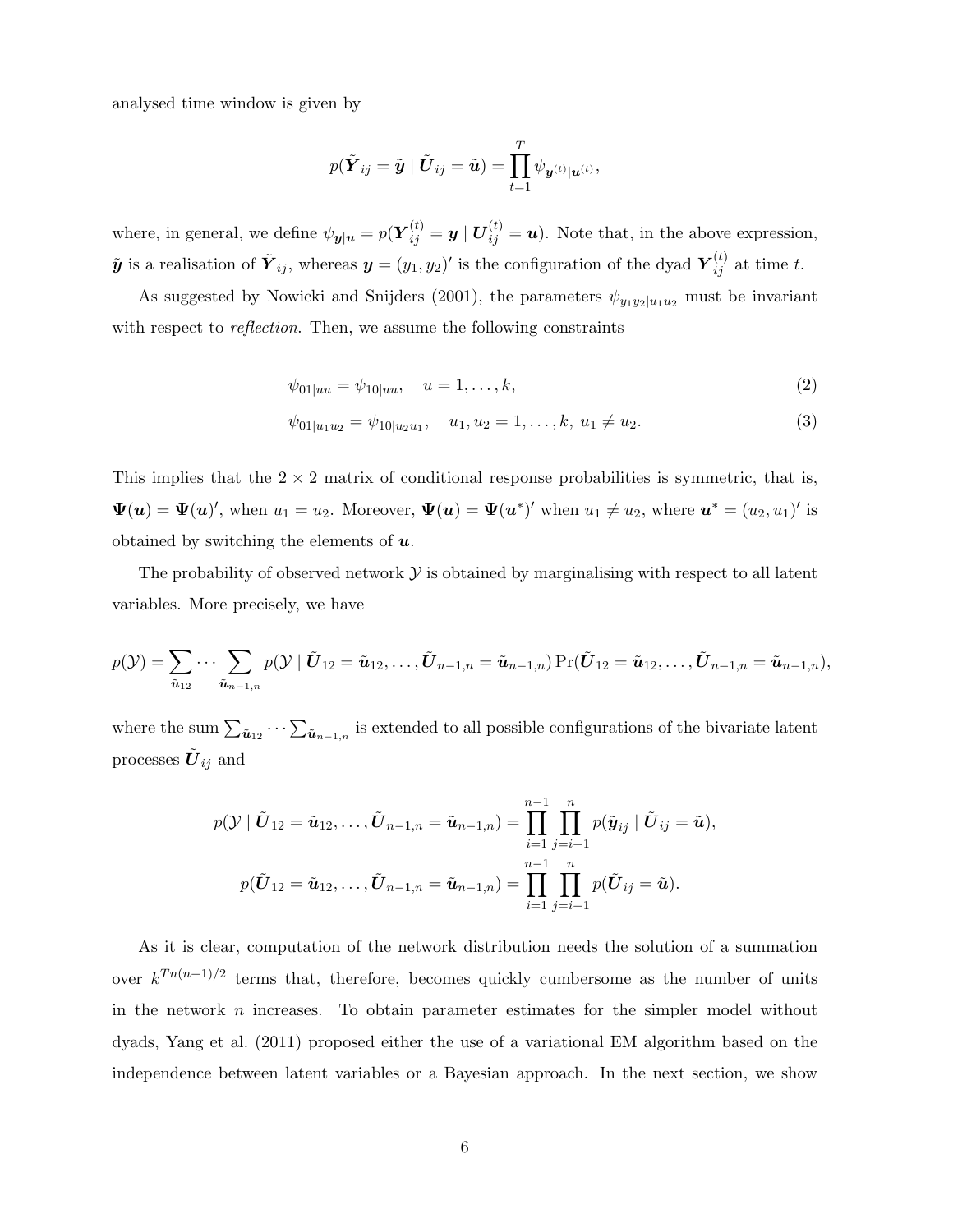that a composite likelihood approach is an efficient and valid tool of analysis. It allows us to avoid the specification of assumptions on the prior distribution of model parameters and leads to estimators with properties similar to those that could by derived in a standard maximum likelihood framework.

## 3 Composite likelihood inference

Given the difficulties in computing the network distribution, we rely on a composite likelihood method based on the dyad probabilities for each ordered pair of units. Let  $\theta$  denote the vector of all model parameters, that is,  $\lambda_u$ ,  $\lambda_{u|v}$ ,  $\psi_{y_1y_2|u_1u_2}$ , arranged in a suitable order; the composite log-likelihood function is defined as

$$
c\ell(\boldsymbol{\theta}) = \prod_{i=1}^{n-1} \prod_{j=i+1}^{n} p(\tilde{\boldsymbol{y}}_{ij}),
$$

where

$$
p(\tilde{\boldsymbol{y}}_{ij}) = \sum_{\tilde{\boldsymbol{u}}} p(\tilde{\boldsymbol{y}}_{ij} \mid \tilde{\boldsymbol{U}}_{ij} = \tilde{\boldsymbol{u}}) p(\tilde{\boldsymbol{U}}_{ij} = \tilde{\boldsymbol{u}}).
$$
\n(4)

.

In order to maximise the expression above, we rely on the EM algorithm (Dempster et al., 1977) described in the following section.

#### 3.1 Expectation-Maximisation algorithm

Let  $a_{ij}^{(t)}(u)$  denote the indicator variable which is equal to 1 if, at occasion t, unit i is in state  $u_1$  and unit j is in state  $u_2$ . Also, let  $a_{ij}^{(t)}(\boldsymbol{u},\boldsymbol{v}) = a_{ij}^{(t)}(\boldsymbol{u})a_{ij}^{(t-1)}(\boldsymbol{v})$ . The complete composite log-likelihood corresponding to equation (4) is defined as

$$
c\ell^*(\boldsymbol{\theta}) = \sum_{i=1}^{n-1} \sum_{j=i+1}^n \left[ \sum_{\boldsymbol{u}} a_{ij}^{(1)}(\boldsymbol{u}) \log \pi_{\boldsymbol{u}} + \sum_{t=2}^T \sum_{\boldsymbol{u}} \sum_{\boldsymbol{v}} a_{ij}^{(t)}(\boldsymbol{u}, \boldsymbol{v}) \log \pi_{\boldsymbol{u}|\boldsymbol{v}} + \sum_{t=1}^T \sum_{\boldsymbol{u}} a_{ij}^{(t)}(\boldsymbol{u}) \log \psi_{\boldsymbol{y}_{ij}^{(t)}|\boldsymbol{u}} \right]
$$
(5)

At the E-step, the EM algorithm computes the expected value of expression (5), conditional on the observed data and the current parameter values. This amounts to compute the posterior expectation of each dummy variable  $a_{ij}^{(t)}(\boldsymbol{u})$  and  $a_{ij}^{(t)}(\boldsymbol{u},\boldsymbol{v})$ . To simplify the procedure, we can rely on standard forward and backward variables used in the hidden Markov model framework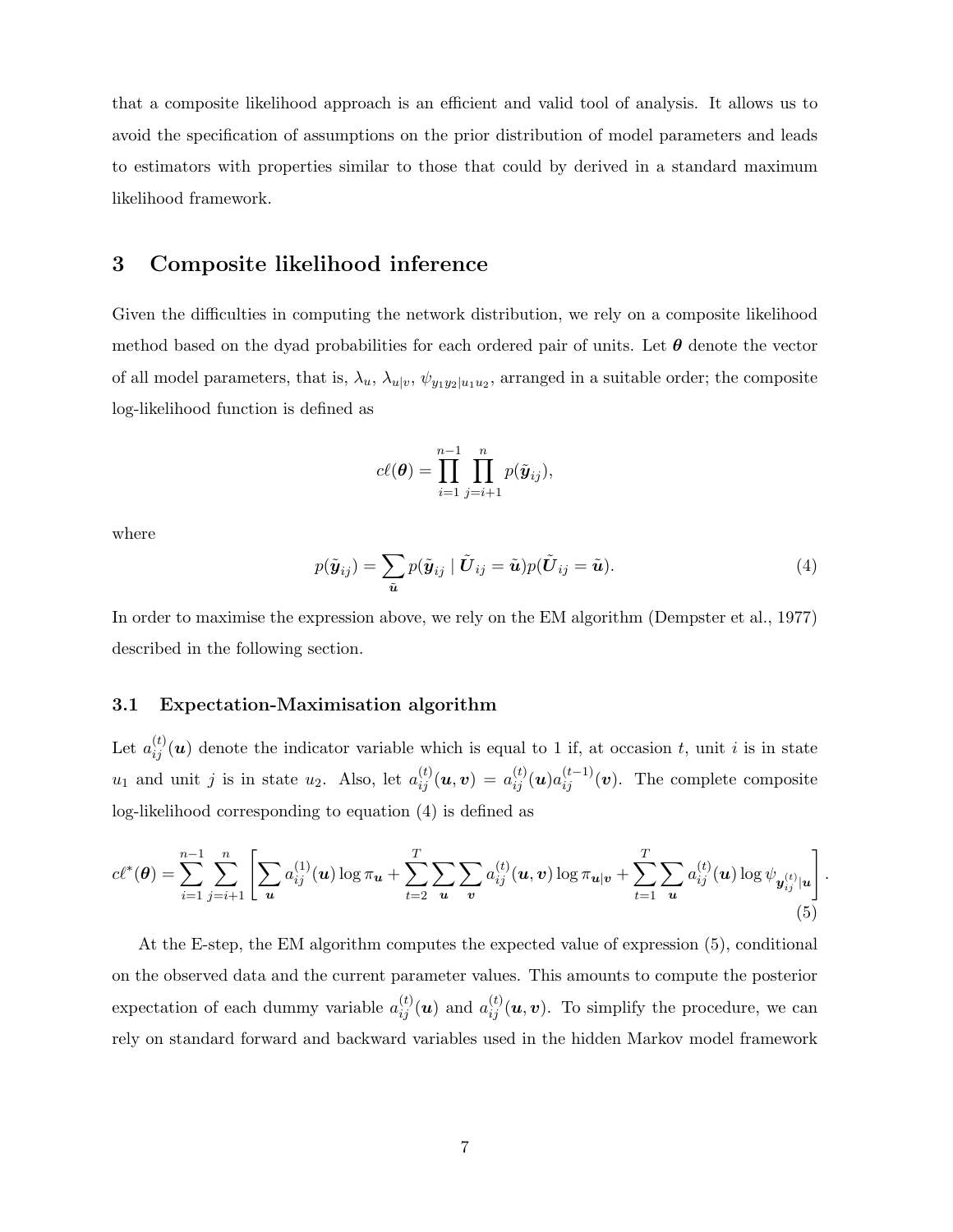(Baum et al., 1970; Welch, 2003)

$$
\alpha_{ij}^{(t)}(\boldsymbol{u}) = p(\boldsymbol{y}_{ij}^{(1)}, \dots, \boldsymbol{y}_{ij}^{(t)}, \boldsymbol{U}_{ij}^{(t)} = \boldsymbol{u}), \beta_{ij}^{(t)}(\boldsymbol{u}) = p(\boldsymbol{y}_{ij}^{(t+1)}, \dots, \boldsymbol{y}_{ij}^{(T)} \mid \boldsymbol{U}_{ij}^{(t)} = \boldsymbol{u}).
$$

These can be recursively obtained by following similar arguments as those detailed by Baum et al. (1970).

Once the quantities above have been derived, the posterior expectations of  $a_{ij}^{(t)}(u)$  and  $a_{ij}^{(t)}(\boldsymbol{u},\boldsymbol{v})$  can be computed as

$$
\begin{aligned}\n\hat{a}_{ij}^{(t)}(\boldsymbol{u}) &= p(\boldsymbol{U}_{ij}^{(t)} = \boldsymbol{u} \mid \boldsymbol{y}_{ij}^{(1)}, \dots, \boldsymbol{y}_{ij}^{(T)}) = \frac{\alpha_{ij}^{(t)}(\boldsymbol{u})\beta_{ij}^{(t)}(\boldsymbol{u})}{\sum_{\boldsymbol{u}} \alpha_{ij}^{(t)}(\boldsymbol{u})\beta_{ij}^{(t)}(\boldsymbol{u})}, \\
\hat{a}_{ij}^{(t)}(\boldsymbol{u}, \boldsymbol{v}) &= p(\boldsymbol{U}_{ij}^{(t-1)} = \boldsymbol{v}, \boldsymbol{U}_{ij}^{(t)} = \boldsymbol{u}, \mid \boldsymbol{y}_{ij}^{(1)}, \dots, \boldsymbol{y}_{ij}^{(T)}) = \frac{\alpha_{ij}^{(t-1)}(\boldsymbol{v}) \, \pi_{\boldsymbol{u}|\boldsymbol{v}} \, \psi_{\boldsymbol{y}_{ij}^{(t)}|\boldsymbol{u}} \, \beta_{ij}^{(t)}(\boldsymbol{u})}{\sum_{\boldsymbol{v}} \sum_{\boldsymbol{u}} \alpha_{ij}^{(t-1)}(\boldsymbol{v}) \, \pi_{\boldsymbol{u}|\boldsymbol{v}} \, \psi_{\boldsymbol{y}_{ij}^{(t)}|\boldsymbol{u}} \, \beta_{ij}^{(t)}(\boldsymbol{u})}.\n\end{aligned}
$$

In the M-step, model parameters are updated by maximising the expected composite loglikelihood for complete data. It is worth reminding that the parameters for the distribution of  ${\{\tilde{\bm{U}}_{ij}\}}$ , that is  $\bm{\pi}$  and  $\bm{\Pi}$ , are fully determined by the parameters of the univariate latent process  $\{U_i\}$ , that is  $\lambda$  and  $\Lambda$ . Therefore,  $\hat{a}_{ij}^{(t)}(u)$  and  $\hat{a}_{ij}^{(t)}(u,v)$  have to be properly marginalised to get the posterior probability of each state/pair of states for the latent process  $\{U_i\}$ . In this respect, let

$$
\hat{s}_{ij}^{(t)}(u) = \sum_{\mathbf{u}:u_1=u} \hat{a}_{ij}^{(t)}(\mathbf{u}) + \sum_{\mathbf{u}:u_2=u} \hat{a}_{ij}^{(t)}(\mathbf{u}), \quad u=1,\ldots,k,
$$
\n(6)

where the first sum is extended to all latent configurations  $u = (u_1, u_2)'$  with  $u_1 = u$  and the second is defined accordingly, considering all  $u$  such that  $u_2 = u$ . Similarly, let

$$
\hat{s}_{ij}^{(t)}(u,v) = \sum_{\mathbf{u}:u_1=u} \sum_{\mathbf{v}:v_1=v} \hat{a}_{ij}^{(t)}(\mathbf{u}, \mathbf{v}) + \sum_{\mathbf{u}:u_1=u} \sum_{\mathbf{v}:v_2=v} \hat{a}_{ij}^{(t)}(\mathbf{u}, \mathbf{v}) + \sum_{\mathbf{u}:u_2=u} \sum_{\mathbf{v}:v_1=v} \hat{a}_{ij}^{(t)}(\mathbf{u}, \mathbf{v}) + \sum_{\mathbf{u}:u_2=u} \sum_{\mathbf{v}:v_2=v} \hat{a}_{ij}^{(t)}(\mathbf{u}, \mathbf{v}). \tag{7}
$$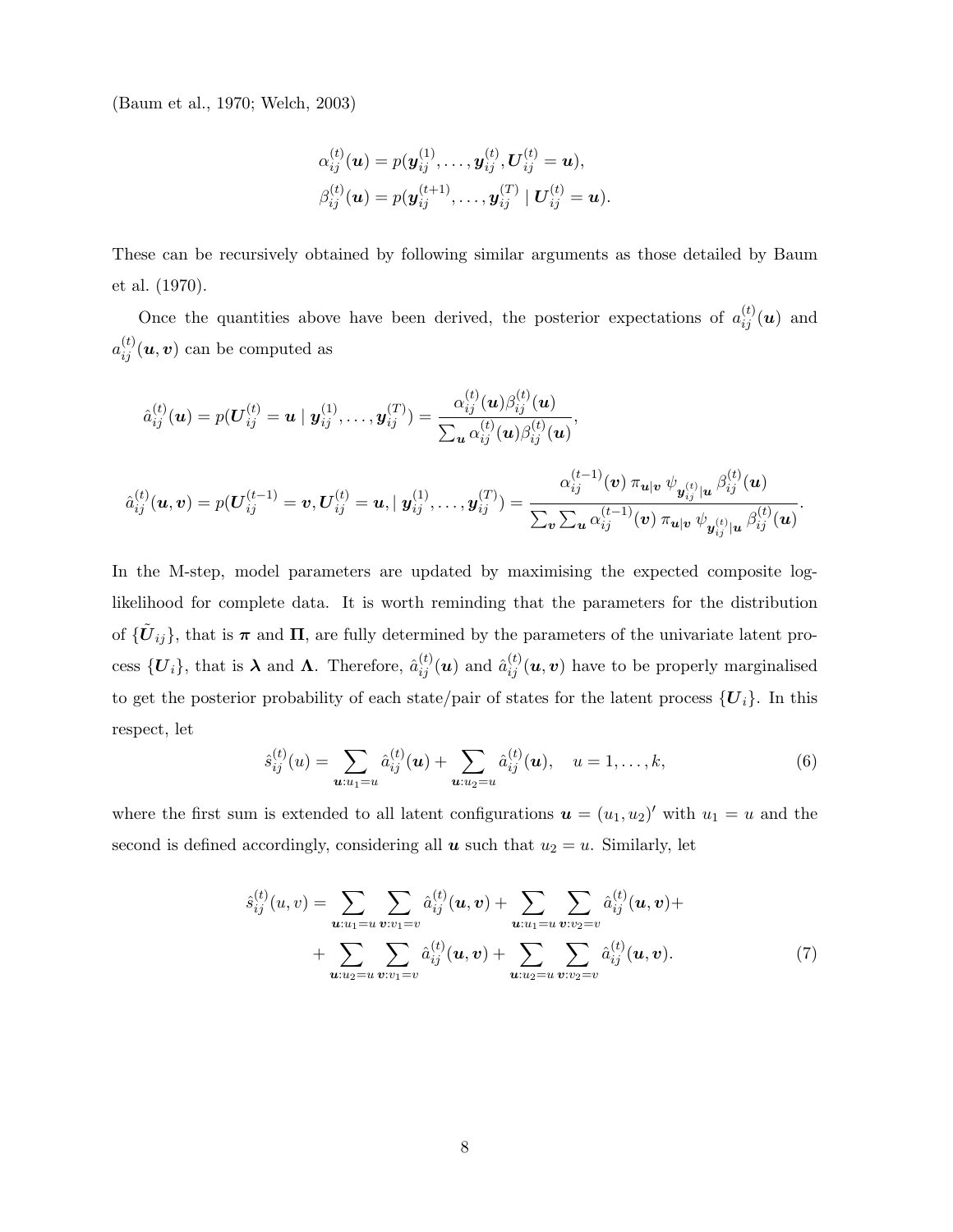Based on expressions (6)-(7), initial and transition probabilities  $\lambda$  and  $\Lambda$  are updated as follows:

$$
\hat{\lambda}_u = \frac{1}{n(n-1)} \sum_{i=1}^{n-1} \sum_{j=i+1}^n \hat{s}_{ij}^{(1)}(u), \quad u = 1, \dots, k,
$$
  

$$
\hat{\lambda}_{v|u} = \left[ \sum_{i=1}^{n-1} \sum_{j=i+1}^n \sum_{t=1}^{T-1} \hat{s}_{ij}^{(t)}(u) \right]^{-1} \sum_{i=1}^{n-1} \sum_{j=i+1}^n \sum_{t=2}^T \hat{s}_{ij}^{(t)}(u, v), \quad u, v = 1, \dots, k.
$$

For the conditional response probabilities  $\psi_{y_1 y_2|u_1 u_2}$ , we have to distinguish the case  $u_1 = u_2$ from the case  $u_1 \neq u_2$ . When units in the dyad are in the same latent state at a given occasion, due to the constraints defined by expression (2), the following result holds

$$
\hat{\psi}_{\mathbf{y}|\mathbf{u}} = \left[ \sum_{i=1}^{n-1} \sum_{j=i+1}^{n} \sum_{t=1}^{T} \hat{a}_{ij}^{(t)}(\mathbf{u}) \right]^{-1} \left\{ \sum_{i=1}^{n-1} \sum_{j=i+1}^{n} \sum_{t=1}^{T} \mathbb{I}(\mathbf{y}_{ij}^{(t)} = \mathbf{y}) \left[ \hat{a}_{ij}^{(t)}(\mathbf{u}) \mathbb{I}(y_1 = y_2) + \frac{1}{2} \left( \hat{a}_{ij}^{(t)}(\mathbf{u}) I(\mathbf{y}_{ij}^{(t)} = \mathbf{y}) + \hat{a}_{ij}^{(t)}(\mathbf{u}) I(\mathbf{y}_{ij}^{(t)} = \mathbf{y}^*) \right) \mathbb{I}(y_1 \neq y_2) \right] \right\},
$$

where I( $\cdot$ ) denotes the indicator function and  $y^* = (y_2, y_1)$  is obtained by switching the elements of y. For units being in different latent states  $(u_1 \neq u_2)$ , based on the constraints defined by expression (3), we only need to consider the conditional response probabilities for  $u_1 < u_2$ ; these are updated as

$$
\hat{\psi}_{\mathbf{y}|\mathbf{u}} = \left[ \sum_{i=1}^{n-1} \sum_{j=i+1}^{n} \sum_{t=1}^{T} [\hat{a}_{ij}^{(t)}(\mathbf{u}) + \hat{a}_{ij}^{(t)}(\mathbf{u}^*)] \right]^{-1} \sum_{i=1}^{n-1} \sum_{j=i+1}^{n} \sum_{t=1}^{T} [\hat{a}_{ij}^{(t)}(\mathbf{u}) \mathbb{I}(\mathbf{y}_{ij}^{(t)} = \mathbf{y}) + \hat{a}_{ij}^{(t)}(\mathbf{u}^*) \mathbb{I}(\mathbf{y}_{ij}^{(t)} = \mathbf{y}^*)].
$$

The E- and the M-step of the algorithm are iterated until convergence, that is until the (relative) difference between subsequent likelihood values is lower than an arbitrary small quantity  $\epsilon > 0$ . In this regard, special attention must be payed on the initialisation of the EM algorithm. In fact, as typically happens when dealing with latent variables, the (composite) likelihood surface may be multimodal. Therefore, we adopt a multi-start strategy based both on a deterministic and a random starting rule. For instance, according to the first rule, we set  $\lambda_u = 1/k$ ,  $u = 1, \ldots, k$ , whereas, according to the second, we first draw each  $\lambda_u$  from a uniform distribution between 0 and 1 and then normalise the obtained values. The random starting rule is repeatedly applied to generate a number of initial parameter values increasing with  $k$ . Overall, the solution that at convergence of the EM algorithm corresponds to the highest composite log-likelihood value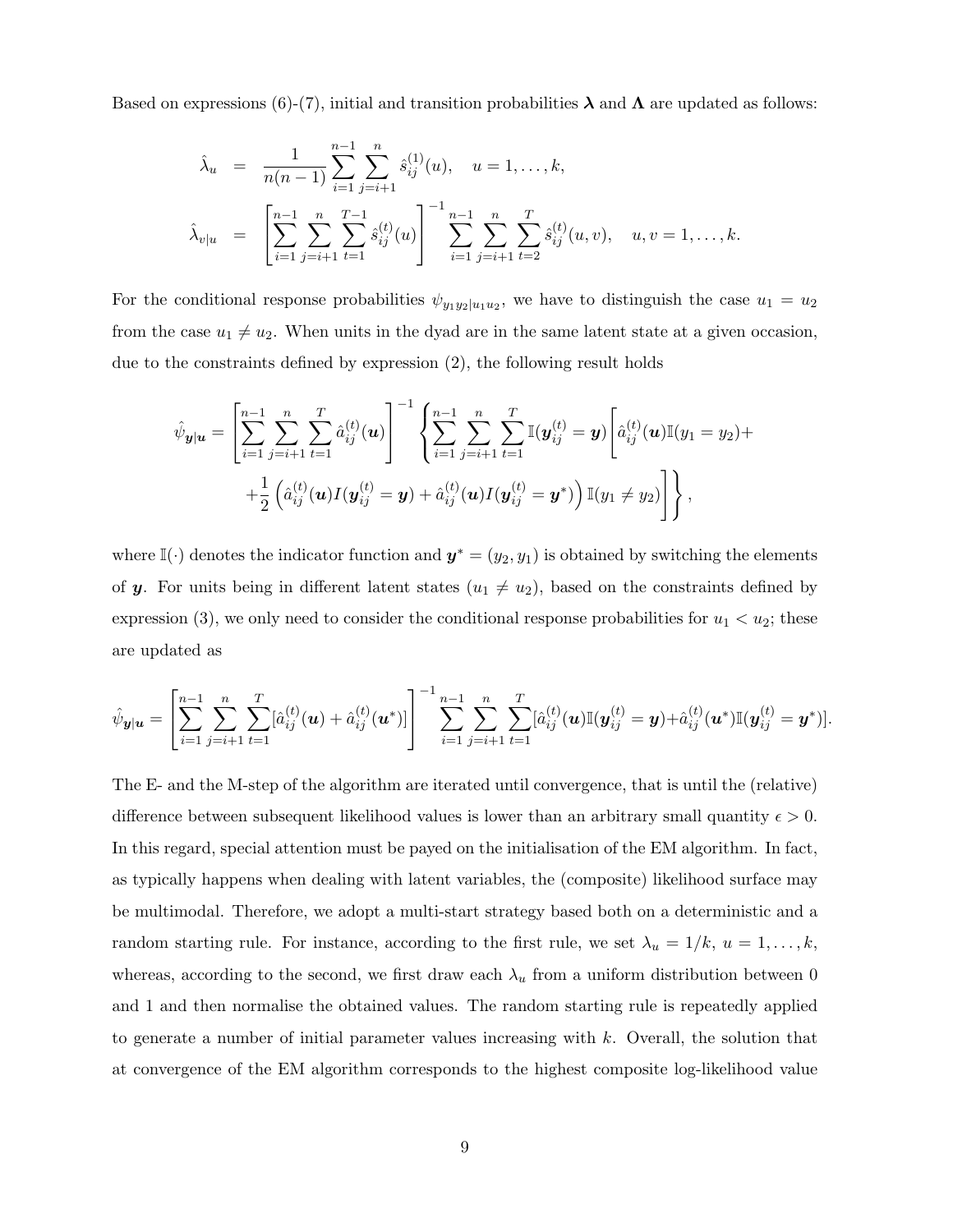is taken as the maximum composite likelihood estimate, denoted by  $\hat{\theta}$ .

#### 3.2 Standard errors and model selection

Once the model is estimated, the variance-covariance matrix of the composite likelihood estimator  $\theta$  and the corresponding standard errors may be obtained through the standard sandwich formula and the delta method. In this regard, we first re-parametrise  $\theta$  obtaining a vector of free parameters, which is denoted by  $\theta^*$ ; it contains the following transformations of the initial, transition, and conditional response probabilities:

• the initial probabilities are re-parametrised according to a multinomial logit transformation using as the reference category the first hidden state:

$$
\hat{\lambda}_u^* = \log \frac{\hat{\lambda}_u}{\hat{\lambda}_1}, \quad u = 2, \dots, k;
$$

• the transition probabilities are re-parametrised according to a multinomial logit in which, for each row of the transition matrix, the reference state is the central one:

$$
\hat{\lambda}_{v|u}^* = \log \frac{\hat{\lambda}_{v|u}}{\hat{\lambda}_{u|u}}, \quad u, v = 1, \dots, k, \ u \neq v;
$$

• regarding the conditional distribution of the dyads given the hidden states  $u_1$  and  $u_2$ , and considering constraints (2) and (3), we consider the following logits:

$$
\hat{\psi}_{01|uu}^*, \ \hat{\psi}_{11|uu}^*, \quad \text{for } u = 1, \dots, k,
$$
  

$$
\hat{\psi}_{01|u_1u_2}^*, \ \hat{\psi}_{10|u_1u_2}^*, \ \hat{\psi}_{11|u_1u_2}^*, \quad \text{for } u_1 = 1, \dots, k-1, \ u_2 = u_1 + 1, \dots, k,
$$

where

$$
\hat{\psi}_{y_1 y_2 | u_1 u_2}^* = \log \frac{\hat{\psi}_{y_1, y_2 | u_1 u_2}}{\hat{\psi}_{00 | u_1 u_2}}.
$$

The sandwich formula used to estimate the variance-covariance matrix for  $\hat{\boldsymbol{\theta}}^*$  may be expressed as (see, among others Godambe, 1960; Varin et al., 2011),

$$
\hat{\boldsymbol{\Sigma}}^*(\hat{\boldsymbol{\theta}}^*) = \hat{\boldsymbol{J}}(\hat{\boldsymbol{\theta}}^*)^{-1}\hat{\boldsymbol{K}}(\hat{\boldsymbol{\theta}}^*)\hat{\boldsymbol{J}}(\hat{\boldsymbol{\theta}}^*)^{-1},
$$
\n(8)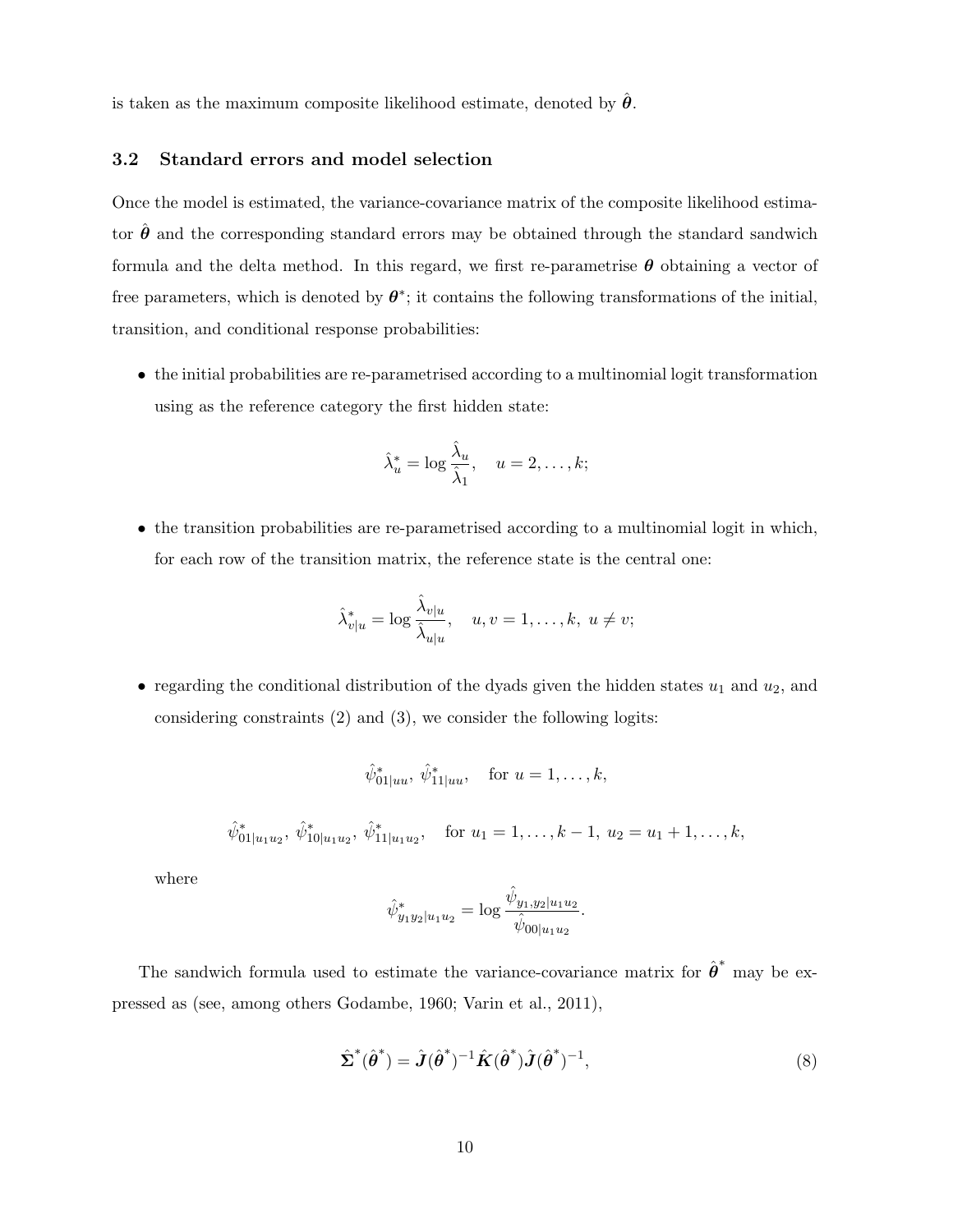where  $\hat{J}(\hat{\theta}^*)$  is an estimate of

$$
\boldsymbol{J}_0^* = E\left[ -\frac{\partial^2 c\ell(\boldsymbol{\theta}_0^*)}{\partial \boldsymbol{\theta}^* \partial(\boldsymbol{\theta}^*)'} \right],
$$

and  $\theta_0^*$  is the true value of  $\theta^*$ . This latter quantity is computed as minus the numerical derivative of the score vector  $s(\hat{\theta}^*) = \partial c\ell(\hat{\theta})/\partial \hat{\theta}^*$  at convergence that, in turn, is equal to the first derivative with respect to  $\theta^*$  of the corresponding conditional expected value of  $c\ell^*(\hat{\theta})$ . Moreover,  $\hat{K}(\hat{\theta}^*)$ is an estimate of

$$
\boldsymbol{K}_0 = V \left[ -\frac{\partial c \ell(\boldsymbol{\theta}_0^*)}{\partial \boldsymbol{\theta}^*} \right],
$$

which is obtained by a Monte Carlo method, as suggested by Varin et al. (2011) and recently by Bartolucci and Lupparelli (2015). For this aim, we draw a suitable number of independent samples from the fitted model and, then, we compute the score  $s(\hat{\theta}^*)$  for each simulated sample. Finally,  $\hat{K}(\hat{\theta}^*)$  is obtained as the variance-covariance matrix of the simulated score vectors.

Standard errors for  $\hat{\theta}^*$  are given by the square root of the diagonal elements in the variancecovariance matrix defined by equation (8). Moreover, we can obtain the standard errors for  $\hat{\theta}$ , that is for the parameters expressed in the original scale, by the delta method, as described in Bartolucci and Farcomeni (2015). This amounts to derive the variance-covariance matrix as

$$
\hat{\boldsymbol{\Sigma}}(\hat{\boldsymbol{\theta}}) = \boldsymbol{M}(\hat{\boldsymbol{\theta}}^*)\hat{\boldsymbol{\Sigma}}^*(\hat{\boldsymbol{\theta}}^*)\boldsymbol{M}(\hat{\boldsymbol{\theta}}^*)',
$$

where  $M(\hat{\theta}^*)$  is the derivative  $\partial \theta / \partial (\theta^*)'$ . Then, we again compute the square root of each diagonal element of the obtained matrix.

In order to select the number of latent states  $k$ , we can use a version of the Akaike Information Criterion (Akaike, 1973) for composite likelihood, as suggested in Varin and Vidoni (2005), denoted as CL-AIC. This criterion is based on the index

$$
CL-AIC = -2 c\ell(\hat{\boldsymbol{\theta}}) + 2 \operatorname{tr} \left( \hat{\boldsymbol{J}}(\hat{\boldsymbol{\theta}})^{-1} \hat{\boldsymbol{K}}(\hat{\boldsymbol{\theta}}) \right).
$$
 (9)

Alternatively, we rely on the composite Bayesian Information Criterion (CL-BIC; Gao and Song, 2010) which is based on the index

$$
CL-BIC = -2 c\ell(\hat{\boldsymbol{\theta}}) + tr\left(\hat{\boldsymbol{J}}(\hat{\boldsymbol{\theta}})^{-1}\hat{\boldsymbol{K}}(\hat{\boldsymbol{\theta}})\right)\log n,
$$
\n(10)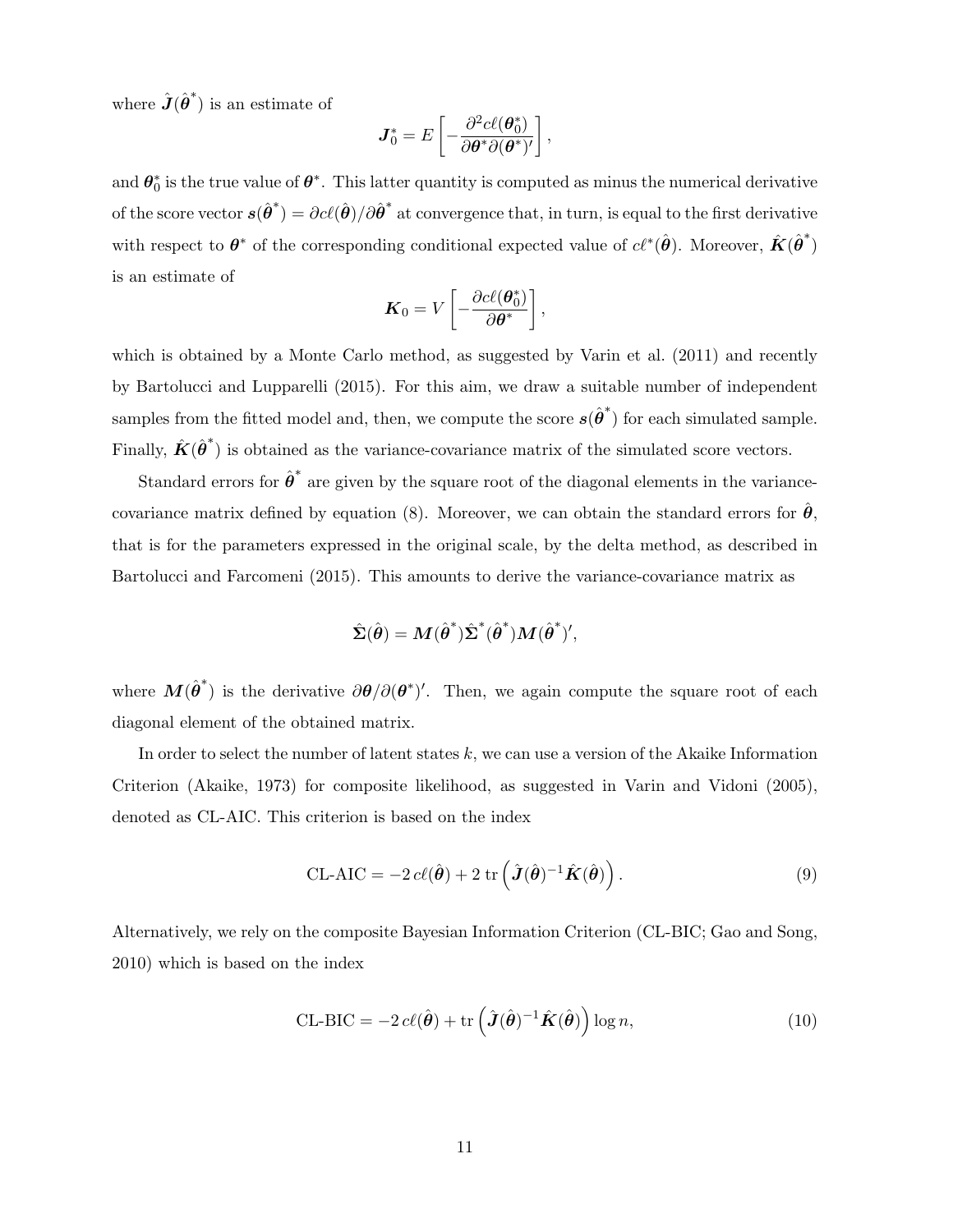where tr  $(\hat{J}(\hat{\theta})^{-1}\hat{K}(\hat{\theta}))$  represents the penalty accounting for the model complexity. According to both criteria, the model to be selected is the one corresponding to the minimum value of the indexes in  $(10)$  and  $(9)$ .

## 4 Simulation study

In the following, we illustrate the results of a large scale Monte Carlo simulation study aimed at assessing the performance of the proposed approach. Different experimental scenarios have been considered to evaluate the empirical behaviour of our proposal when both the sample size and the number of measurement occasions vary.

#### 4.1 Design

In the simulation, data are generated from a two state  $(k = 2)$  and a three state  $(k = 3)$ dynamic SBM considering three different experimental scenarios. Scenario 1 (our benchmark) entails a dynamic network referred to  $n = 100$  units observed at  $T = 10$  measurement occasions. To understand how our proposal performs when  $n$  or  $T$  increase, we considered two additional scenarios: the former (Scenario 2) involves  $T = 20$  snapshots of a network with  $n = 100$  units, the latter (Scenario 3) involves  $T = 10$  snapshots of a network with  $n = 200$  units.

For the dynamic SBM with  $k = 2$  hidden states, we fixed the following values for the initial probability vector and the transition probability matrix:

$$
\boldsymbol{\lambda} = (0.4, 0.6)'
$$
,  $\boldsymbol{\Lambda} = \begin{pmatrix} 0.7 & 0.3 \\ 0.2 & 0.8 \end{pmatrix}$ ,

| $(u_1, u_2)$<br>$(y_1, y_2)$ |      | $(1,1)$ $(1,2)$ $(2,2)$ |      |
|------------------------------|------|-------------------------|------|
| 00                           | 0.60 | 0.20                    | 0.20 |
| 01                           | 0.10 | 0.50                    | 0.10 |
| 10                           | 0.10 | 0.10                    | 0.10 |
| 11                           | 0.20 | 0.20                    | 0.60 |

while the conditional response probabilities we assumed

For the dynamic SBM with  $k = 3$  latent states, the parameters of the hidden Markov process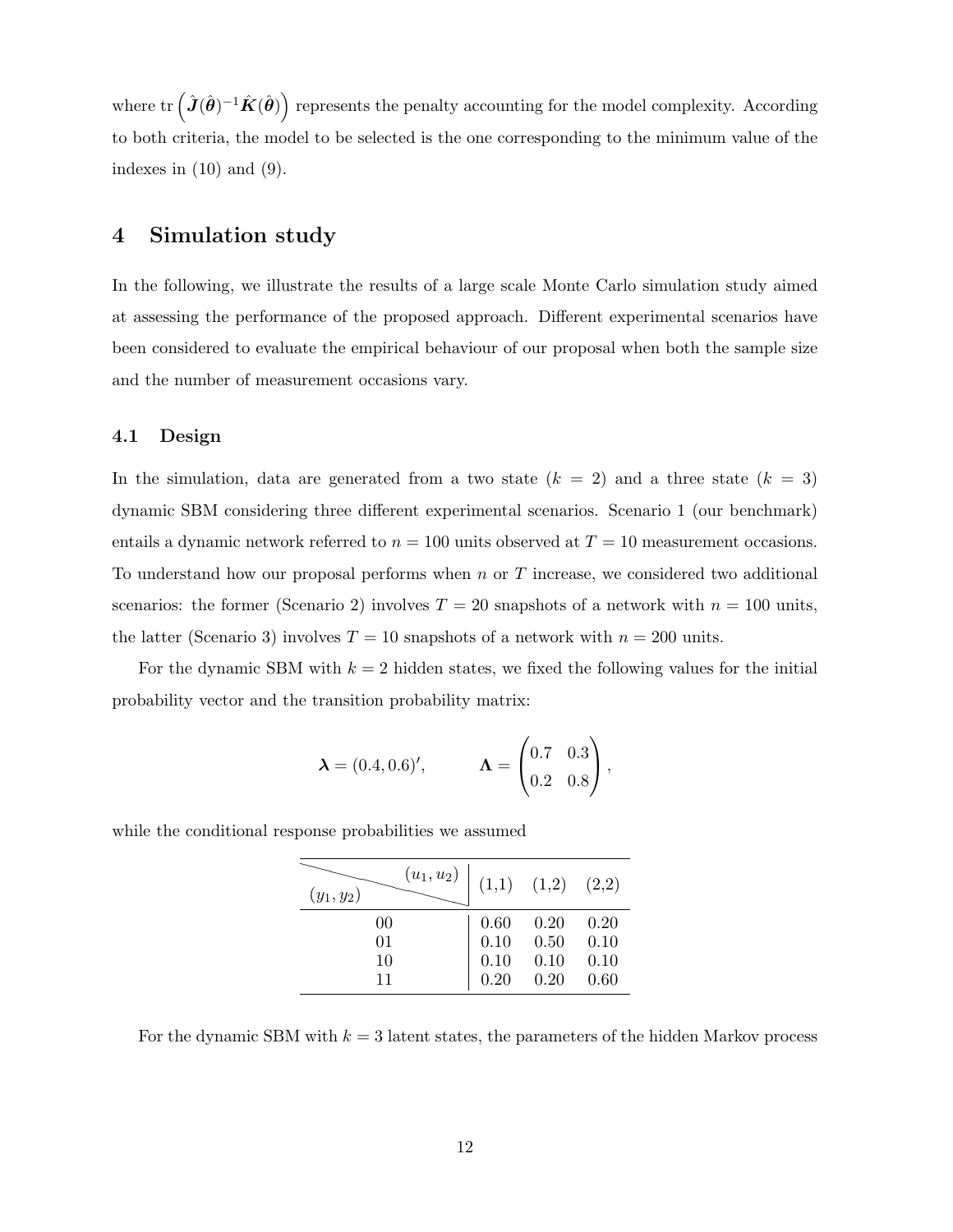are fixed to

$$
\boldsymbol{\lambda} = (0.25, 0.5, 0.25)', \qquad \boldsymbol{\Lambda} = \begin{pmatrix} 0.80 & 0.15 & 0.05 \\ 0.10 & 0.80 & 0.10 \\ 0.05 & 0.15 & 0.80 \end{pmatrix}.
$$

The snapshot of the network at a given measurement occasion is obtained on the basis of the following conditional probabilities

| $\begin{pmatrix} (u_1, u_2) & (1,1) & (1,2) & (1,3) & (2,2) & (2,3) & (3,3) \end{pmatrix}$<br>$(y_1, y_2)$ |                                                                                    |                      |             |  |
|------------------------------------------------------------------------------------------------------------|------------------------------------------------------------------------------------|----------------------|-------------|--|
| 00                                                                                                         | $\begin{array}{cccc} \n\vert 0.91 & 0.69 & 0.29 & 0.29 & 0.05 & 0.00\n\end{array}$ |                      |             |  |
| 01                                                                                                         | $\begin{array}{cccccc} \n0.04 & 0.13 & 0.21 & 0.21 & 0.13 & 0.04\n\end{array}$     |                      |             |  |
| 10                                                                                                         | $\begin{array}{cccccc} 0.04 & 0.13 & 0.21 & 0.21 & 0.13 & 0.04 \end{array}$        |                      |             |  |
| 11                                                                                                         | 0.00                                                                               | $0.05$ $0.29$ $0.29$ | $0.69$ 0.91 |  |

#### 4.2 Results

Tables 1-3 report the simulation results for the dynamic SBM with  $k = 2$  hidden states under the different experimental scenarios. The results are based on  $B = 200$  simulated datasets. The performance of our approach is evaluated in terms of bias, standard deviation (sd), and root mean square error (rmse) of the estimators.

By looking at the estimated rmses, we observe that, in general, the quality of the results improves when the number of measurement occasions increases (Scenario 2) and, more substantially, when a higher number of units is available (Scenario 3). Focusing on the parameters of the latent process, it may be noticed that the initial probability vector is estimated with slightly lower accuracy than the transition matrix, regardless the value of n and T.

As for the parameters of the latent Markov process, parameters defining the conditional response probability of the dyads are estimated with high accuracy, in terms of bias, and precision, in terms of variability; see Table 3. When both the dimension of the network and the number of observed snapshots increase, the variability of the parameter estimates seems to reduce, ensuring the consistency of the proposed estimation approach in recovering the true data structure.

Tables 4-8 report the estimation results for the dynamic SBM with  $k = 3$  latent states under the three experimental scenarios. As expected, the quality of the results obtained under this model specification turns out to be lower with respect to that observed for the model with  $k = 2$ states due to the higher uncertainty on the latent structure of the model. A higher bias and a higher variability for the initial probability vector may be observed (see Table 4). This result is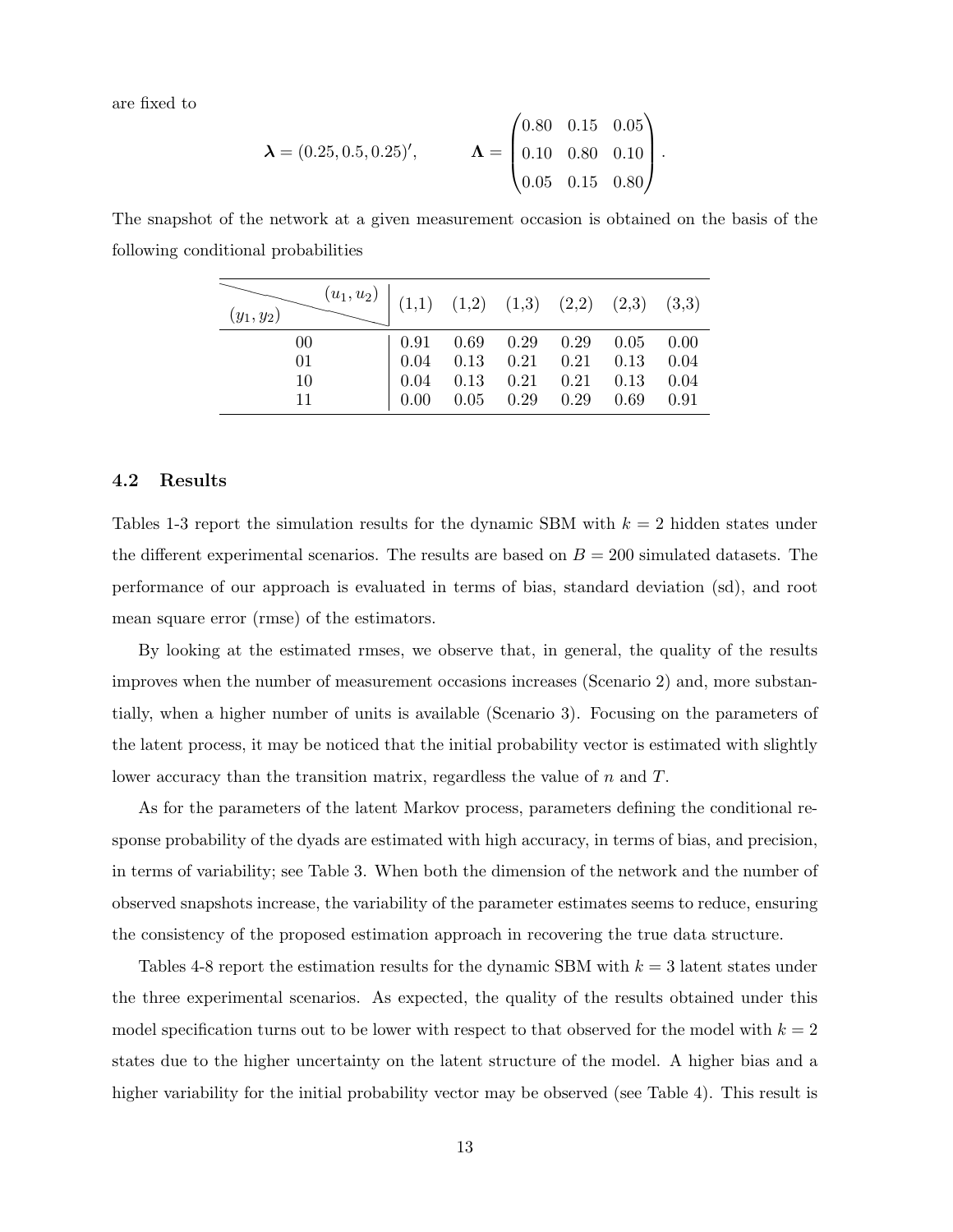Table 1: Bias, standard deviation (sd), and root mean square error (rmse) for the estimator of the initial probabilities  $(\lambda_u)$  under different scenarios, with  $k = 2$  latent states (Sc.1:  $n =$  $100, T = 10$ ; Sc. 2:  $n = 100, T = 20$ ; Sc. 3:  $n = 200, T = 10$ .

| Sc. 1                                       |  |                                                                                                                                                                                                                   | Sc.2 |                          |  | Sc.3 |       |
|---------------------------------------------|--|-------------------------------------------------------------------------------------------------------------------------------------------------------------------------------------------------------------------|------|--------------------------|--|------|-------|
|                                             |  | bias( $\hat{\lambda}$ ) sd( $\hat{\lambda}$ ) rmse( $\hat{\lambda}$ ) bias( $\hat{\lambda}$ ) sd( $\hat{\lambda}$ ) rmse( $\hat{\lambda}$ ) bias( $\hat{\lambda}$ ) sd( $\hat{\lambda}$ ) rmse( $\hat{\lambda}$ ) |      |                          |  |      |       |
| $u = 1$ -0.007 0.080<br>$u = 2$ 0.007 0.080 |  | $0.080$   $-0.002$ $0.061$ $0.061$   $0.001$ $0.046$ $0.046$<br>$0.080$   $0.002$ 0.061                                                                                                                           |      | $0.061$ $-0.001$ $0.046$ |  |      | 0.046 |

Table 2: Bias, standard deviation (sd), and root mean square error (rmse) for the estimator of the transition probabilities  $(\lambda_{u|v})$  under different scenarios, with  $k = 2$  latent states (Sc.1:  $n = 100, T = 10$ ; Sc. 2:  $n = 100, T = 20$ ; Sc. 3:  $n = 200, T = 10$ ).

|      |       | bias $(\hat{\Lambda})$ |             | $sd(\hat{\Lambda})$ |             |       | $\mathrm{rmse}(\hat{\mathbf{\Lambda}})$ |  |  |
|------|-------|------------------------|-------------|---------------------|-------------|-------|-----------------------------------------|--|--|
|      |       |                        | $u=1$ $u=2$ |                     | $u=1$ $u=2$ |       | $u=1$ $u=2$                             |  |  |
| Sc.1 | $u=1$ | 0.000                  | $-0.000$    | 0.061               | 0.061       | 0.061 | 0.061                                   |  |  |
|      | $u=2$ | 0.000                  | $-0.000$    | 0.047               | 0.047       | 0.047 | 0.047                                   |  |  |
| Sc.2 | $u=1$ | $-0.003$               | 0.003       | 0.028               | 0.028       | 0.028 | 0.028                                   |  |  |
|      | $u=2$ | 0.002                  | $-0.002$    | 0.025               | 0.025       | 0.025 | 0.025                                   |  |  |
| Sc.3 | $u=1$ | $-0.001$               | 0.001       | 0.025               | 0.025       | 0.025 | 0.025                                   |  |  |
|      | $u=2$ | 0.000                  | $-0.000$    | 0.023               | 0.023       | 0.023 | 0.023                                   |  |  |

in agreement with the reduced amount of information which is available for each parameter. A slight reduction in the rmse values is only observed under Scenario 3 due to a higher number of units in the network. When focusing on the estimation of the transition probabilities reported in Table 5, a higher accuracy and a reduced variability of parameter estimates may be observed, with very few exceptions, which are due to certain samples corresponding to estimates that considerably differ from those obtained for the other samples.

Tables 6-8 report the estimated parameters for the conditional response probabilities of the dyads under the three experimental scenarios. On the basis of these results, we notice that parameter estimates present quite a similar behaviour with respect to those observed for the initial and the transition probabilities. The quality of results improves when a higher number of units or a higher number of repeated measurements is available. Thus, based on these empirical findings, the proposed approach may be considered as an interesting tool of analysis to understand temporal dynamics characterising network data.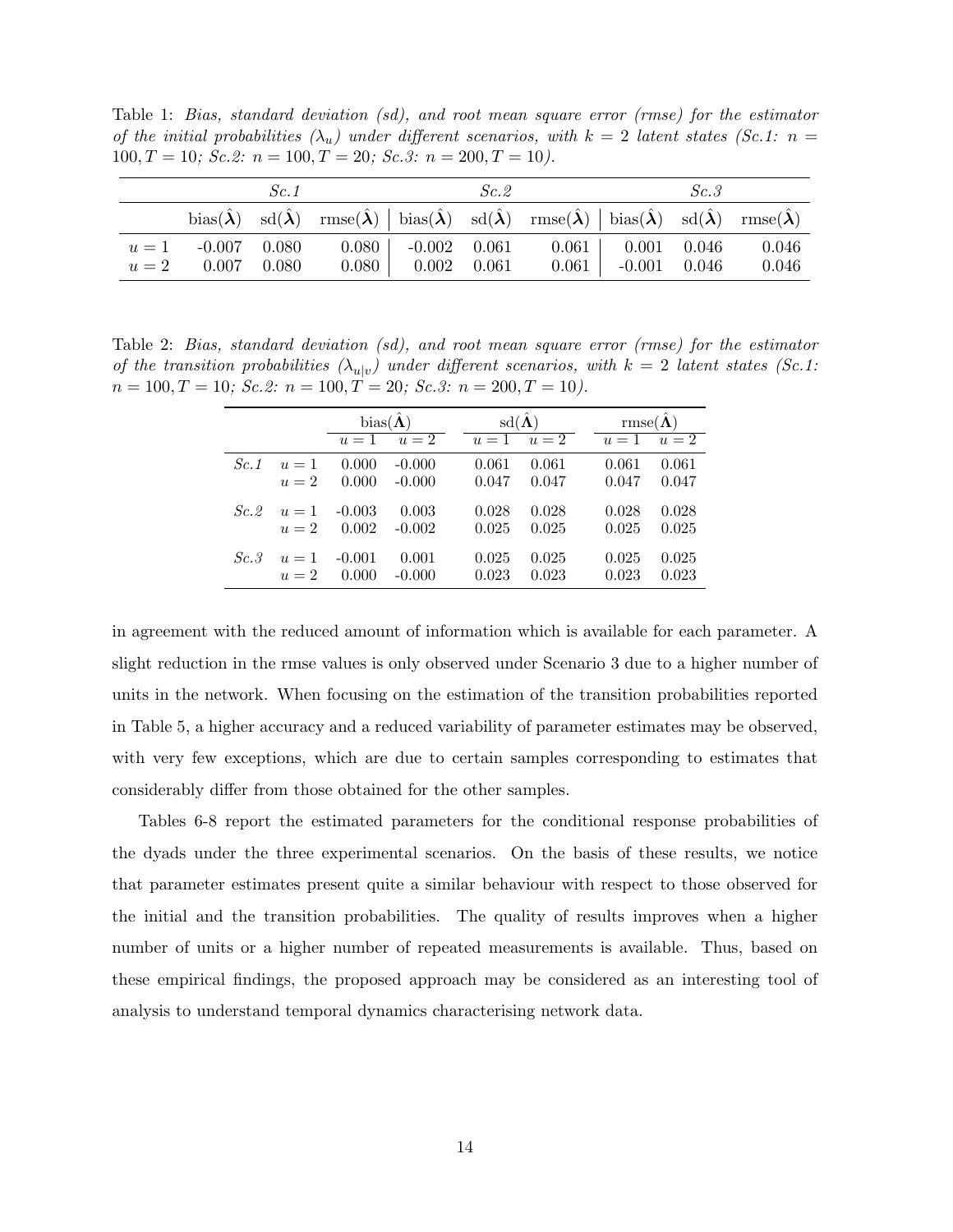|                   |              |          | $bias(\tilde{\Psi})$ |          |        | $\text{sd}(\hat{\Psi})$ |        |       | $\text{rmse}(\hat{\Psi})$ |        |
|-------------------|--------------|----------|----------------------|----------|--------|-------------------------|--------|-------|---------------------------|--------|
| $(y_1 y_2)$       | $(u_1, u_2)$ | (1, 1)   | (1, 2)               | (2, 2)   | (1, 1) | (1,2)                   | (2, 2) | (1,1) | (1, 2)                    | (2, 2) |
| Sc.1              |              |          |                      |          |        |                         |        |       |                           |        |
|                   | 00           | 0.011    | $-0.000$             | $-0.002$ | 0.089  | 0.029                   | 0.022  | 0.089 | 0.029                     | 0.022  |
|                   | 01           | $-0.007$ | 0.008                | $-0.002$ | 0.038  | 0.037                   | 0.024  | 0.038 | 0.037                     | 0.024  |
|                   | 10           | $-0.007$ | $-0.002$             | $-0.002$ | 0.038  | 0.008                   | 0.024  | 0.038 | 0.008                     | 0.024  |
|                   | 11           | 0.004    | $-0.006$             | 0.005    | 0.052  | 0.038                   | 0.053  | 0.052 | 0.038                     | 0.053  |
| Sc.2              |              |          |                      |          |        |                         |        |       |                           |        |
|                   | 00           | 0.000    | $-0.000$             | $-0.000$ | 0.029  | 0.013                   | 0.011  | 0.029 | 0.013                     | 0.011  |
|                   | 01           | $-0.001$ | 0.002                | $-0.000$ | 0.015  | 0.016                   | 0.012  | 0.014 | 0.016                     | 0.012  |
|                   | 10           | $-0.001$ | $-0.000$             | $-0.000$ | 0.015  | 0.003                   | 0.012  | 0.014 | 0.003                     | 0.012  |
|                   | 11           | 0.001    | $-0.001$             | 0.001    | 0.013  | 0.015                   | 0.026  | 0.013 | 0.015                     | 0.026  |
| $\overline{Sc.3}$ |              |          |                      |          |        |                         |        |       |                           |        |
|                   | $00\,$       | $-0.003$ | 0.000                | $-0.001$ | 0.026  | 0.011                   | 0.008  | 0.026 | 0.011                     | 0.008  |
|                   | 01           | 0.001    | 0.000                | $-0.000$ | 0.012  | 0.014                   | 0.010  | 0.012 | 0.014                     | 0.010  |
|                   | 10           | 0.001    | $-0.001$             | $-0.000$ | 0.012  | 0.003                   | 0.010  | 0.012 | 0.003                     | 0.010  |
|                   | 11           | 0.002    | 0.000                | 0.002    | 0.010  | 0.012                   | 0.023  | 0.010 | 0.012                     | 0.023  |

Table 3: Bias, standard deviation (sd), and root mean square error (rmse) for the estimator of the conditional response probabilities  $(\psi_{y_1y_2|u_1u_2})$  under different scenarios, with  $k=2$  latent states (Sc.1:  $n = 100, T = 10$ ; Sc.2:  $n = 100, T = 20$ ; Sc.3:  $n = 200, T = 10$ ).

## 5 Application: Enron email network

A large set of email messages was made public during the legal investigation concerning the Enron corporation. The row Enron corpus (Klimt and Yang, 2004) consists of 619,446 messages that were sent or received by 158 users between 1998 and 2002; the processed version contains information on 200,399 messages with an average of 757 emails per user. Following Tang et al. (2008), we first considered only communications recorded between April, 2001 and March, 2002 involving users who sent and received at least 5 emails during that period, thus obtaining a total number of users equal to 2,359. To further reduce the dimensionality of the network and preserve the real data structure, we randomly chose, among these  $2,359$  users,  $n = 151$ Enron employees to build up the data matrix. In this application,  $y_{ij}^{(t)} = 1$  if user i sent at least one email message to user  $j$  during the  $t$ -th month of the analysed time window, with  $i = 1, \ldots, 150, j = i + 1, \ldots, 151$  and  $t = 1, \ldots, 12$ .

Here, the interest is in understanding the evolution of dyadic relations between users (email exchange) over time, defining groups characterised by similar communication profiles. To this extent, we estimated a dynamic SBM with a varying number of latent states  $(k = 2, \ldots, 6)$ .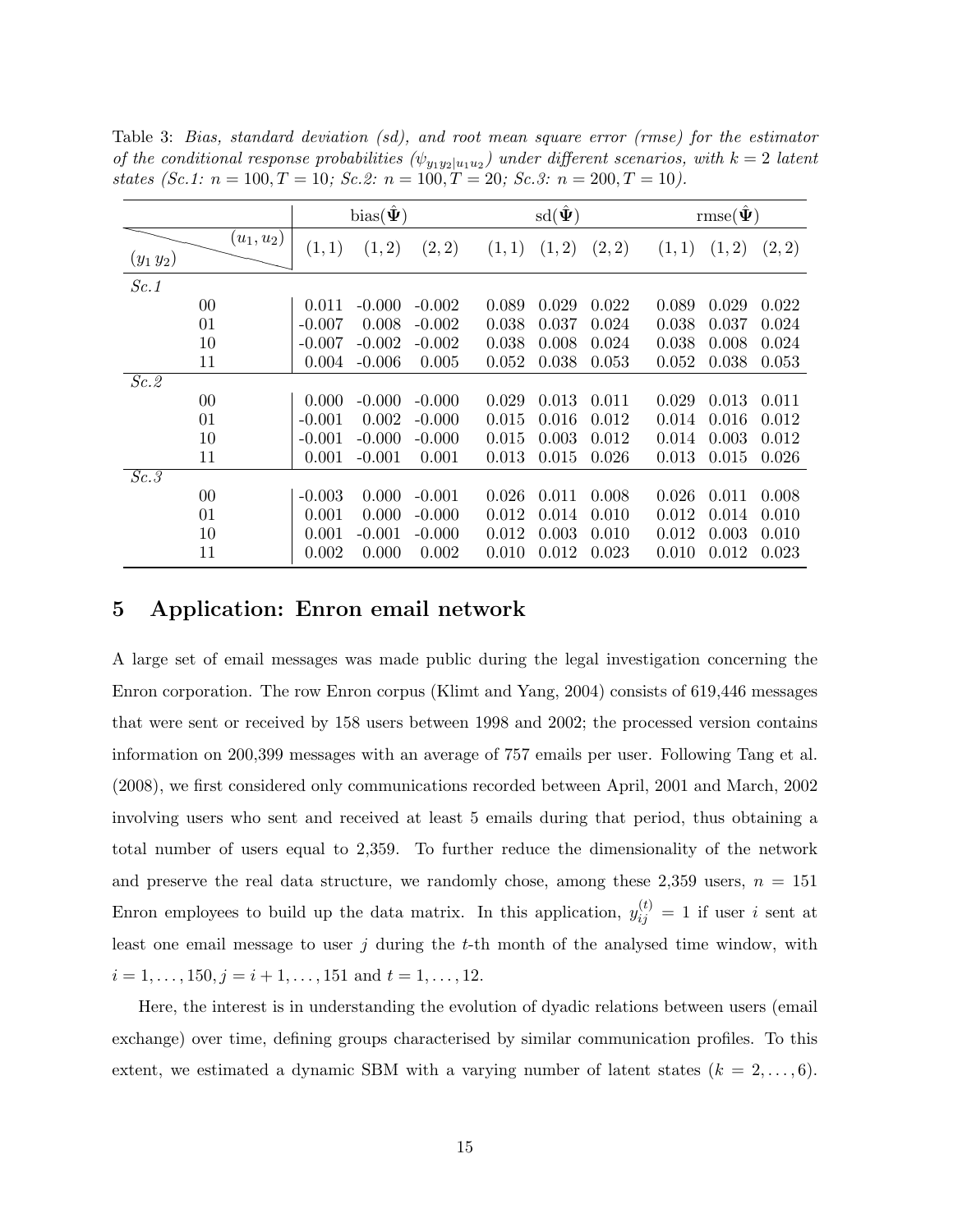Table 4: Bias, standard deviation (sd), and root mean square error (rmse) for the estimator of the initial probabilities  $(\lambda_u)$  under different scenarios, with  $k = 3$  latent states (Sc.1: n =  $100, T = 10$ ; Sc. 2:  $n = 100, T = 20$ ; Sc. 3:  $n = 200, T = 10$ .

| Sc.1                 |  |                                                                                                                                                                                                                                                                                                                                                     | Sc.2           |  |                                                     | Sc.3           |  |       |
|----------------------|--|-----------------------------------------------------------------------------------------------------------------------------------------------------------------------------------------------------------------------------------------------------------------------------------------------------------------------------------------------------|----------------|--|-----------------------------------------------------|----------------|--|-------|
|                      |  | $\text{bias}(\hat{\boldsymbol{\lambda}})$ sd $(\hat{\boldsymbol{\lambda}})$ rmse $(\hat{\boldsymbol{\lambda}})$   $\text{bias}(\hat{\boldsymbol{\lambda}})$ sd $(\hat{\boldsymbol{\lambda}})$ rmse $(\hat{\boldsymbol{\lambda}})$   $\text{bias}(\hat{\boldsymbol{\lambda}})$ sd $(\hat{\boldsymbol{\lambda}})$ rmse $(\hat{\boldsymbol{\lambda}})$ |                |  |                                                     |                |  |       |
|                      |  | $u = 1$ 0.064 0.147 0.160 0.050 0.152 0.159 0.059 0.128 0.140                                                                                                                                                                                                                                                                                       |                |  |                                                     |                |  |       |
| $u = 2$ -0.087 0.202 |  | 0.220                                                                                                                                                                                                                                                                                                                                               | $-0.101$ 0.196 |  | 0.220                                               | $-0.107$ 0.161 |  | 0.193 |
| $u = 3$ 0.023 0.158  |  |                                                                                                                                                                                                                                                                                                                                                     |                |  | $0.159$   $0.051$ $0.142$ $0.150$   $0.048$ $0.136$ |                |  | 0.144 |

Table 5: Bias, standard deviation (sd), and root mean square error (rmse) for the estimator of the transition probabilities  $(\lambda_{u|v})$  under different scenarios, with  $k = 3$  latent states (Sc.1:  $n = 100, T = 10;$   $Sc.2: n = 100, T = 20;$   $Sc.3: n = 200, T = 10)$ .

|      |       | $bias(\Lambda)$ |          |       |       | $sd(\hat{\Lambda})$ |       |       | $\mathrm{rmse}(\mathbf{\Lambda})$ |       |  |
|------|-------|-----------------|----------|-------|-------|---------------------|-------|-------|-----------------------------------|-------|--|
|      |       | $u=1$           | $u=2$    | $u=3$ | $u=1$ | $u=2$               | $u=3$ | $u=1$ | $u=2$                             | $u=3$ |  |
| Sc.1 | $u=1$ | 0.031           | $-0.044$ | 0.013 | 0.079 | 0.098               | 0.059 | 0.085 | 0.108                             | 0.061 |  |
|      | $u=2$ | 0.039           | $-0.071$ | 0.033 | 0.127 | 0.173               | 0.154 | 0.132 | 0.187                             | 0.157 |  |
|      | $u=3$ | 0.018           | $-0.048$ | 0.029 | 0.067 | 0.092               | 0.089 | 0.070 | 0.104                             | 0.093 |  |
|      |       |                 |          |       |       |                     |       |       |                                   |       |  |
| Sc.2 | $u=1$ | 0.039           | $-0.063$ | 0.024 | 0.059 | 0.077               | 0.050 | 0.071 | 0.100                             | 0.055 |  |
|      | $u=2$ | 0.029           | $-0.031$ | 0.002 | 0.106 | 0.127               | 0.100 | 0.110 | 0.130                             | 0.100 |  |
|      | $u=3$ | 0.017           | $-0.055$ | 0.038 | 0.048 | 0.070               | 0.055 | 0.051 | 0.089                             | 0.066 |  |
| Sc.3 | $u=1$ | 0.027           | $-0.048$ | 0.021 | 0.075 | 0.083               | 0.051 | 0.079 | 0.095                             | 0.055 |  |
|      |       |                 |          |       |       |                     |       |       |                                   |       |  |
|      | $u=2$ | 0.052           | $-0.079$ | 0.027 | 0.108 | 0.147               | 0.114 | 0.119 | 0.166                             | 0.117 |  |
|      | $u=3$ | 0.016           | $-0.059$ | 0.043 | 0.050 | 0.075               | 0.068 | 0.052 | 0.095                             | 0.081 |  |

Also, in order to reduce the change of being trapped in local maxima, we adopted the multistart strategy described in Section 3.1; for each value of  $k = 2, \ldots, 6$ , we retained the best solution according to the CL-BIC and CL-AIC indexes. Results are reported in Table 9.

As it frequently happens, BIC-type indexes are more conservative than the corresponding AIC ones, suggesting to select a model with a lower number of parameters. In the present framework, CL-BIC leads to selecting a model with  $k = 3$  latent states, while CL-AIC prefers the solution with  $k = 4$  states. In the following, we discuss results for both choices in order to assess the sensitivity of the parameter estimates to the value k.

#### 5.1 Dynamic SBM with  $k = 3$  latent states

Table 10 shows the parameter estimates of the probability of the dyad  $\boldsymbol{Y}_{ij}^{(t)}$ , conditional on the latent states occupied by unit i and j at occasion t and the corresponding standard errors obtained by the sandwich formula illustrated in Section 3.2. We report only non-redundant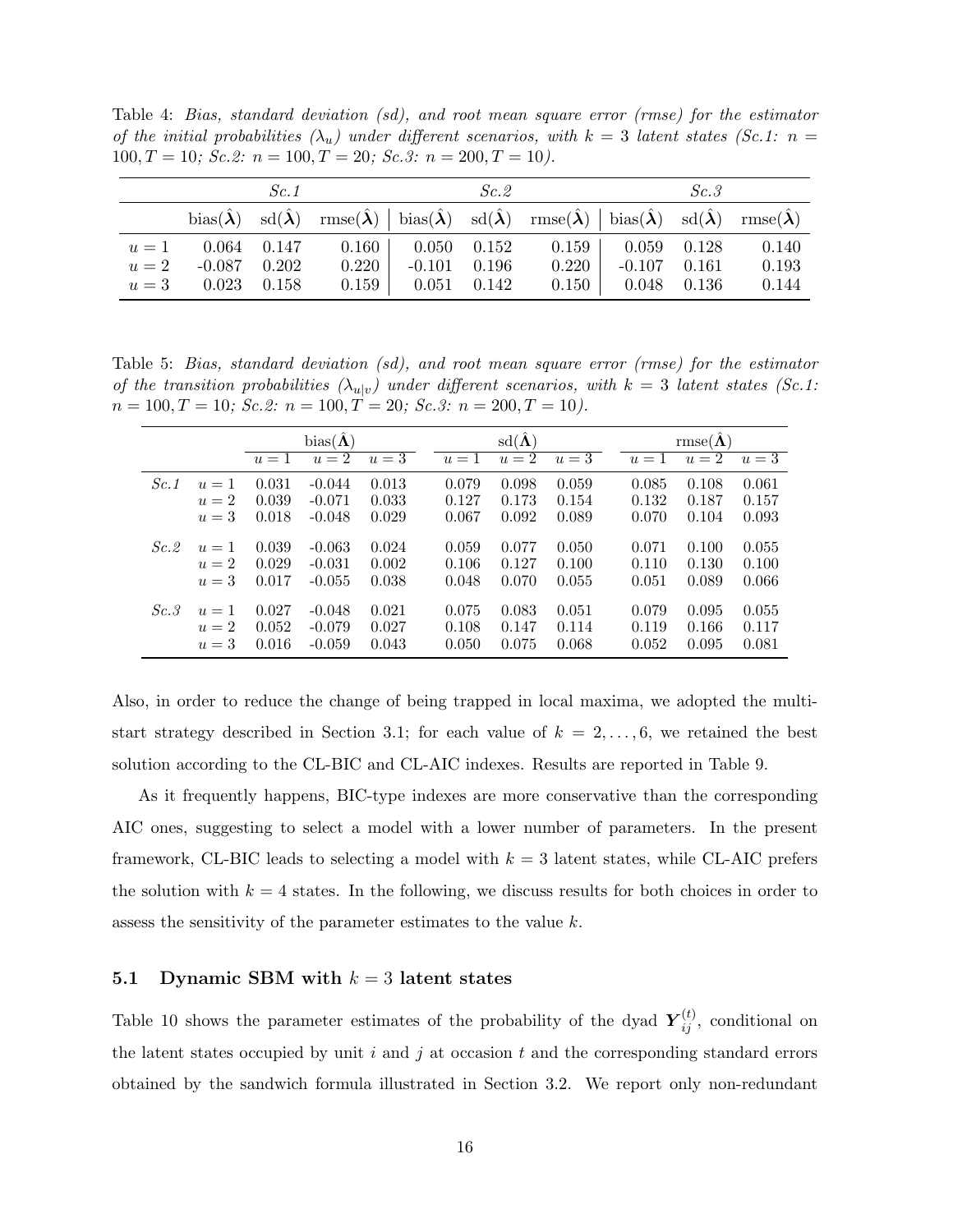|                             | bias( $\hat{\Psi}$ )    |          |                             |          |          |          |  |  |
|-----------------------------|-------------------------|----------|-----------------------------|----------|----------|----------|--|--|
| $(u_1, u_2)$<br>$(y_1 y_2)$ | (1, 1)                  | (1, 2)   | (1,3)                       | (2, 2)   | (2,3)    | (3,3)    |  |  |
| 00                          | $-0.061$                | $-0.087$ | $-0.000$                    | 0.019    | 0.023    | 0.017    |  |  |
| 01                          | 0.023                   | 0.019    | $-0.002$                    | $-0.057$ | 0.006    | 0.024    |  |  |
| 10                          | 0.023                   | 0.022    | $-0.009$                    | $-0.057$ | 0.015    | 0.024    |  |  |
| 11                          | 0.014                   | 0.046    | 0.012                       | 0.094    | $-0.045$ | $-0.065$ |  |  |
|                             | $\text{sd}(\hat{\Psi})$ |          |                             |          |          |          |  |  |
| 00                          | 0.077                   | 0.162    | 0.119                       | 0.273    | 0.081    | 0.036    |  |  |
| 01                          | 0.030                   | 0.055    | 0.037                       | 0.063    | 0.056    | 0.036    |  |  |
| 10                          | 0.030                   | 0.052    | 0.041                       | 0.063    | 0.083    | 0.036    |  |  |
| 11                          | 0.031                   | 0.092    | 0.123                       | 0.277    | 0.160    | 0.090    |  |  |
|                             |                         |          | $\mathrm{rmse}(\hat{\Psi})$ |          |          |          |  |  |
| 00                          | 0.098                   | 0.183    | 0.119                       | 0.273    | 0.084    | 0.039    |  |  |
| 01                          | 0.038                   | 0.058    | 0.037                       | 0.085    | 0.056    | 0.043    |  |  |
| 10                          | 0.038                   | 0.056    | 0.042                       | 0.085    | 0.084    | 0.043    |  |  |
| 11                          | 0.034                   | 0.103    | 0.124                       | 0.292    | 0.166    | 0.111    |  |  |

Table 6: Bias, standard deviation (sd), and root mean square error (rmse) for the estimator of the conditional response probabilities  $(\psi_{y_1 y_2 | u_1 u_2})$  under Scenario 1 (n = 100, T = 10), with  $k = 3$  latent states.

combination of latent states keeping in mind the constraints defined in equation (2) and (3).

Based on these results, we are able to identify three groups having quite a different profile. The first hidden state corresponds to *inactive* users, that is, employees that do not interact with any peers. As suggested by Yang et al. (2011), this represents a necessary state to account for the sparsity of the data matrix. Hidden states 2 and 3 identify instead active users. More in detail, we may distinguish a group of units (those in state 2) that do not interact with any peers in the same group ( $\psi_{00|22} = 1$ ), but that have a quite high chance of receiving emails from units in the third state ( $\psi_{01|23} = 0.51$ ). Also, mutual communications between units in state 3 at a given occasion are highly likely  $(\psi_{11|33} = 0.85)$ .

The obtained results suggest the presence of three different communication profiles in the Enron company: inactive (state 1), email receivers (state 2) and email senders (state 3). Clearly, the estimates discussed so far allow us to characterise email exchange between Enron employees at a given month of the analysed observation window. To understand how the email traffic of the company evolves over time, we may analyse the estimates of parameters defining the hidden Markov process and the corresponding standard errors; see Table 11. As it is clear, Enron employees present a higher probability of being in the first latent state at the beginning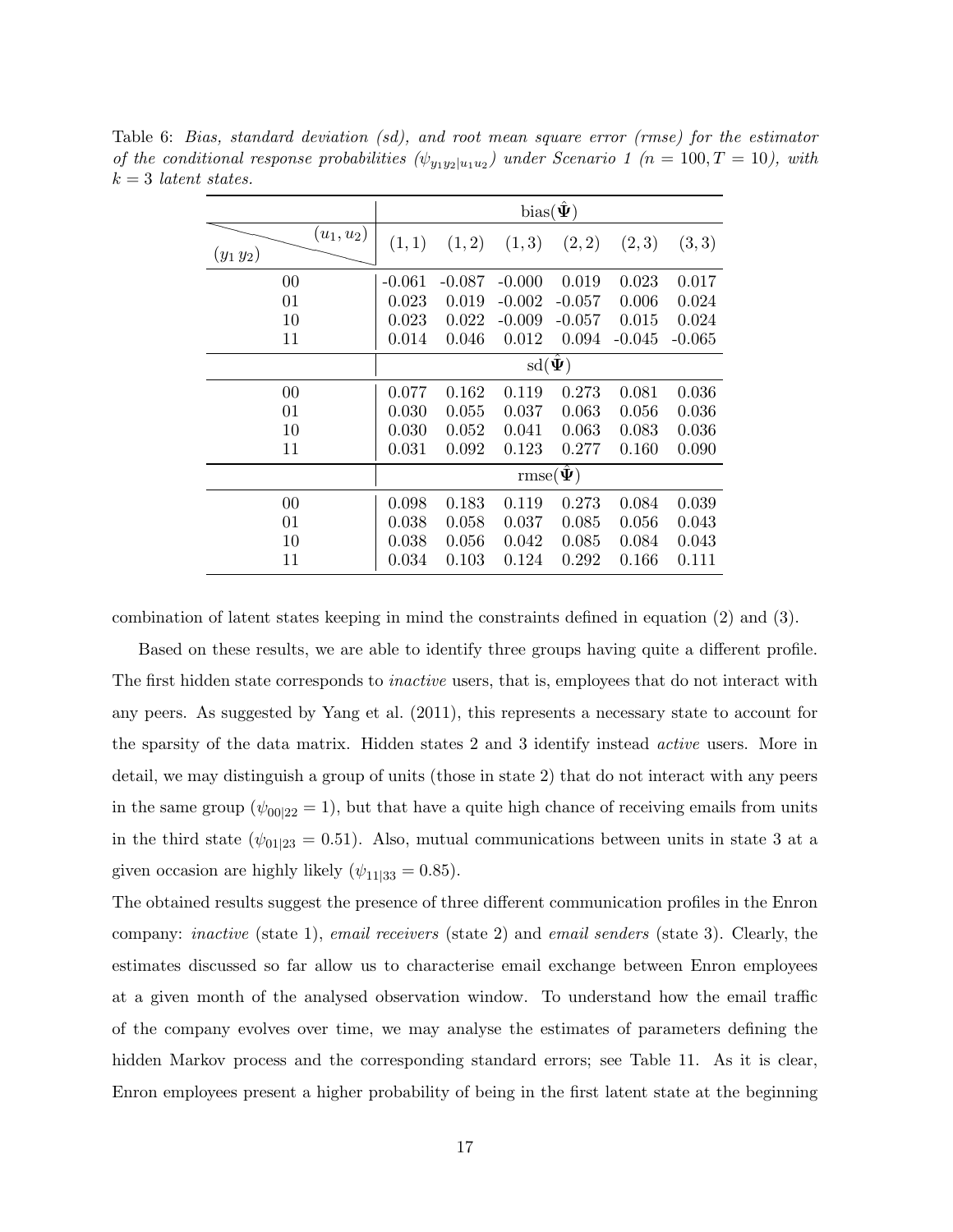|                              | bias( $\hat{\Psi}$ )    |          |          |                           |          |          |  |  |
|------------------------------|-------------------------|----------|----------|---------------------------|----------|----------|--|--|
| $(u_1, u_2)$<br>$(y_1, y_2)$ | (1, 1)                  | (1, 2)   | (1,3)    | (2, 2)                    | (2,3)    | (3,3)    |  |  |
| (0,0)                        | $-0.066$                | $-0.060$ | $-0.004$ | 0.051                     | 0.029    | 0.014    |  |  |
| (0,1)                        | 0.026                   | 0.011    | $-0.004$ | $-0.050$                  | 0.012    | 0.024    |  |  |
| (1,0)                        | 0.026                   | 0.015    | $-0.007$ | $-0.050$                  | 0.012    | 0.024    |  |  |
| (1,1)                        | 0.015                   | 0.033    | 0.014    | 0.049                     | $-0.053$ | $-0.063$ |  |  |
|                              | $\text{sd}(\hat{\Psi})$ |          |          |                           |          |          |  |  |
| (0,0)                        | 0.082                   | 0.135    | 0.103    | 0.260                     | 0.074    | 0.029    |  |  |
| (0,1)                        | 0.030                   | 0.045    | 0.030    | 0.043                     | 0.047    | 0.031    |  |  |
| (1,0)                        | 0.030                   | 0.045    | 0.032    | 0.043                     | 0.043    | 0.031    |  |  |
| (1,1)                        | 0.035                   | 0.066    | 0.110    | 0.256                     | 0.141    | 0.080    |  |  |
|                              |                         |          |          | $\text{rmse}(\hat{\Psi})$ |          |          |  |  |
| (0,0)                        | 0.105                   | 0.148    | 0.103    | 0.264                     | 0.079    | 0.032    |  |  |
| (0,1)                        | 0.039                   | 0.046    | 0.030    | 0.066                     | 0.049    | 0.040    |  |  |
| (1,0)                        | 0.039                   | 0.047    | 0.032    | 0.066                     | 0.045    | 0.040    |  |  |
| (1,1)                        | 0.038                   | 0.074    | 0.111    | 0.260                     | 0.151    | 0.102    |  |  |

Table 7: Bias, standard deviation (sd), and root mean square error (rmse) for the estimator of the conditional response probabilities  $(\psi_{y_1 y_2 | u_1 u_2})$  under Scenario 2 (n = 100, T = 20), with  $k = 3$  latent states.

of the observation period ( $\hat{\lambda}_1 = 0.66$ ). Furthermore, state 1 almost represents an absorbing state with a persistence probability equal to  $\hat{\lambda}_{1|1} = 0.98$ . This result can be related to the sparsity of the data matrix observed over all the analysed time window. Concerning the other latent states, persistence over time is quite evident  $(\hat{\lambda}_{2|2} = \hat{\lambda}_{3|3} = 0.84)$ . Some transitions may still be observed, with units in the *email receiver* group that move with probability  $\hat{\lambda}_{1|2} = 0.10$ towards the *inactive* state and with probability  $\hat{\lambda}_{3|2} = 0.13$  towards the *email sender* group in two subsequent measurement occasions.

#### 5.2 Dynamic SBM with  $k = 4$  latent states

We show in Table 12 the estimated parameters and the corresponding standard errors of the conditional response probabilities under the dynamic SBM with  $k = 4$  latent states. As described in Section 5.1, also in this case, results reported in Table 12 allow us to distinguish between inactive and active users. The former do not send/receive emails neither from/to employees in the same group, nor from/to employees being in other latent states. On the other hand, active users are classified in three different latent states corresponding to different communication profiles.

The fourth latent state is characterised by the existence of within group mutual relations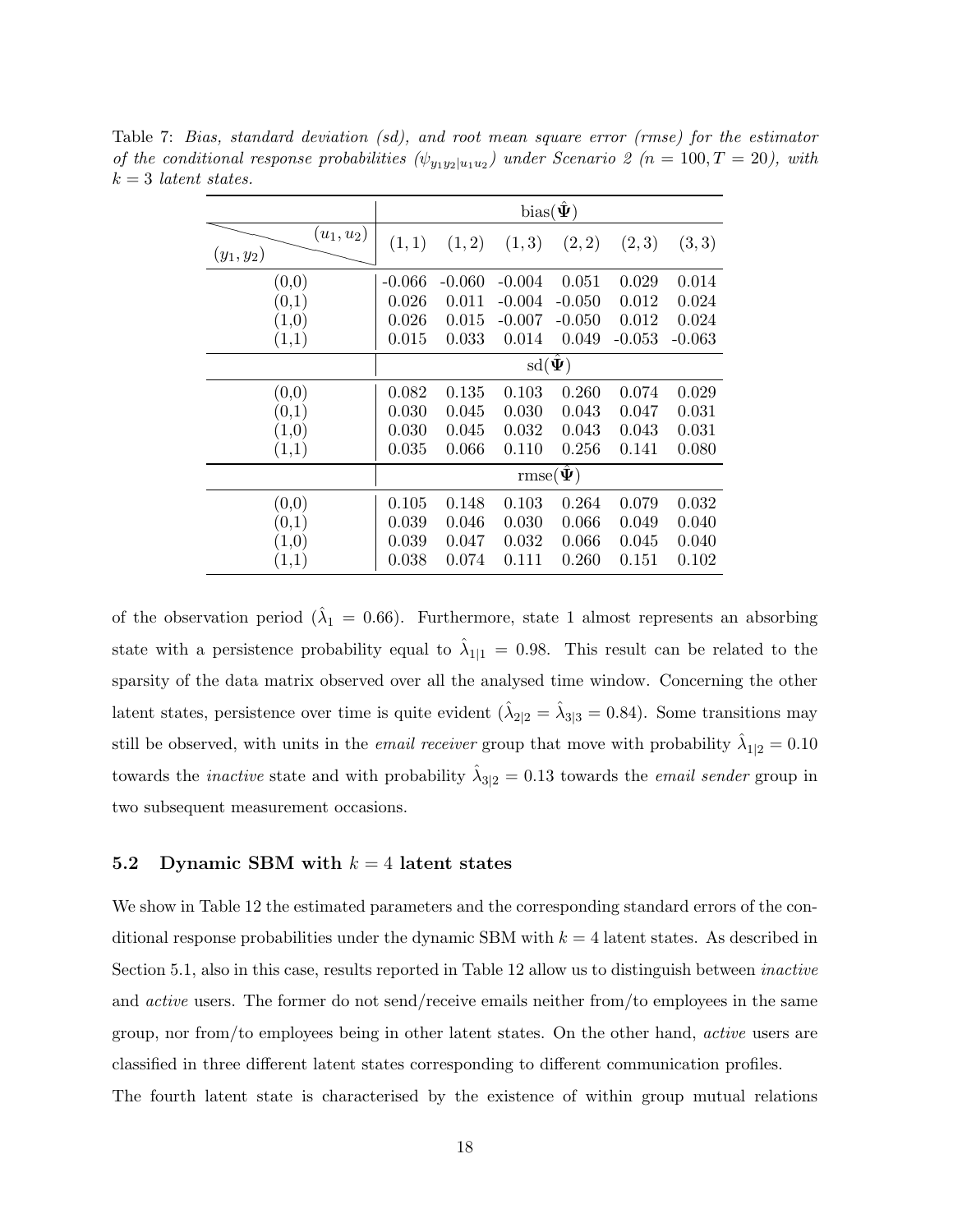|                              | bias( $\hat{\Psi}$ )    |          |                             |          |          |          |  |  |
|------------------------------|-------------------------|----------|-----------------------------|----------|----------|----------|--|--|
| $(u_1, u_2)$<br>$(y_1, y_2)$ | (1,1)                   | (1, 2)   | (1,3)                       | (2, 2)   | (2,3)    | (3,3)    |  |  |
| (0,0)                        | $-0.057$                | $-0.064$ | 0.006                       | 0.026    | 0.029    | 0.013    |  |  |
| $\left( 0,1\right)$          | 0.022                   | 0.016    | $-0.002$                    | $-0.054$ | 0.016    | 0.022    |  |  |
| (1,0)                        | 0.022                   | 0.016    | $-0.006$                    | $-0.054$ | 0.016    | 0.022    |  |  |
| (1,1)                        | 0.012                   | 0.031    | 0.002                       | 0.081    | $-0.061$ | $-0.056$ |  |  |
|                              | $\text{sd}(\hat{\Psi})$ |          |                             |          |          |          |  |  |
| (0,0)                        | 0.066                   | 0.142    | 0.091                       | 0.256    | 0.070    | 0.031    |  |  |
| (0,1)                        | 0.027                   | 0.045    | 0.026                       | 0.046    | 0.039    | 0.024    |  |  |
| (1,0)                        | 0.027                   | 0.045    | 0.024                       | 0.046    | 0.043    | 0.024    |  |  |
| (1,1)                        | 0.023                   | 0.072    | 0.097                       | 0.261    | 0.133    | 0.063    |  |  |
|                              |                         |          | $\mathrm{rmse}(\hat{\Psi})$ |          |          |          |  |  |
| (0, 0)                       | 0.087                   | 0.155    | 0.091                       | 0.257    | 0.076    | 0.034    |  |  |
| (0,1)                        | 0.035                   | 0.048    | 0.026                       | 0.071    | 0.042    | 0.033    |  |  |
| (1,0)                        | 0.035                   | 0.048    | 0.025                       | 0.071    | 0.045    | 0.033    |  |  |
| (1,1)                        | 0.026                   | 0.079    | 0.097                       | 0.273    | 0.145    | 0.085    |  |  |

Table 8: Bias, standard deviation (sd), and root mean square error (rmse) for the estimator of the conditional response probabilities  $(\psi_{y_1 y_2 | u_1 u_2})$  under Scenario 3 (n = 200, T = 10), with  $k = 3$  latent states.

 $(\hat{\psi}_{11|44} = 1)$  and by a high chance of sending email both to units in the second and the third latent state  $(\hat{\psi}_{01|24} = 0.65, \hat{\psi}_{01|34} = 0.49)$ . Such a state can be labelled as the *global sender* group. Regarding states 2 and 3, the distinction between them is mainly associated with the observed relations with units in the fourth latent state. State 2 corresponds to *receiver only* users ( $\hat{\psi}_{01|24} = 0.65$ ), while state 3 identifies employees that are both senders and receivers with respect to the fourth latent group  $(\hat{\psi}_{01|34} = 0.49, \hat{\psi}_{11|34} = 0.40)$ . This state can be labelled as the sender/receiver group.

When analysing the estimated initial and transition probabilities, we get similar results as those derived for the dynamic SBM with  $k = 3$  latent states; see Table 13. The *inactive* latent states is the most likely one at the beginning of the observation window. Also, the probability of

|  | $\lambda$ latent states $k$ |                                                       |              |  |  |  |  |  |  |  |
|--|-----------------------------|-------------------------------------------------------|--------------|--|--|--|--|--|--|--|
|  |                             |                                                       | $\mathsf{h}$ |  |  |  |  |  |  |  |
|  |                             | CL-BIC 45857.94 44417.88 44428.89 44580.84 44625.63   |              |  |  |  |  |  |  |  |
|  |                             | $CL-AIC$ 45429.84 43804.95 43710.53 43764.99 43807.94 |              |  |  |  |  |  |  |  |

Table 9: Enron data. CL-BIC and CL-AIC for different choices of k.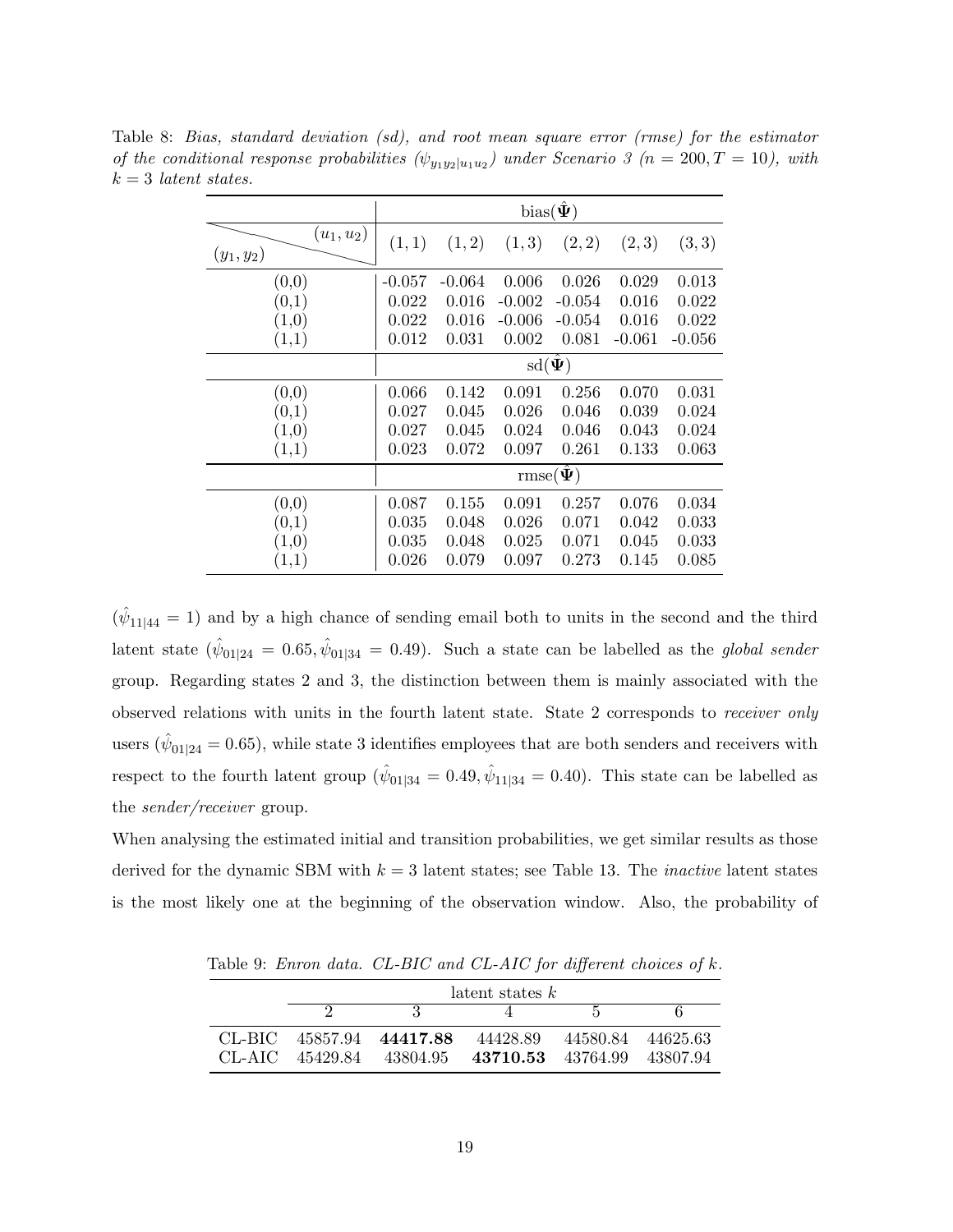| .,<br>estimates                  |                              |                              |                              |                              |                              |                              |                              | se                           |                              |                              |                              |                              |  |
|----------------------------------|------------------------------|------------------------------|------------------------------|------------------------------|------------------------------|------------------------------|------------------------------|------------------------------|------------------------------|------------------------------|------------------------------|------------------------------|--|
| $(y_1,y_2)$                      | (1,1)                        | (1,2)                        | (1, 3)                       | (2,2)                        | (2,3)                        | $(u_1, u_2)$<br>(3,3)        | (1,1)                        | (1, 2)                       | (1, 3)                       | (2, 2)                       | (2,3)                        | (3, 3)                       |  |
| (0,0)<br>(0,1)<br>(1,0)<br>(1,1) | 1.00<br>0.00<br>0.00<br>0.00 | 1.00<br>0.00<br>0.00<br>0.00 | 0.95<br>0.04<br>0.01<br>0.01 | 1.00<br>0.00<br>0.00<br>0.00 | 0.33<br>0.51<br>0.04<br>0.11 | 0.01<br>0.07<br>0.07<br>0.85 | 0.00<br>0.00<br>0.00<br>0.00 | 0.00<br>0.00<br>0.00<br>0.00 | 0.01<br>0.01<br>0.00<br>0.00 | 0.00<br>0.00<br>0.00<br>0.00 | 0.03<br>0.02<br>0.00<br>0.02 | 0.02<br>0.01<br>0.01<br>0.04 |  |

Table 10: Enron data. Estimates and estimated standard errors (se) for the conditional response probabilities of the dynamic SBM with  $k = 3$  latent states.

Table 11: Enron data. Estimates and estimated standard errors (se) for the latent Markov model parameters of the dynamic SBM with  $k = 3$  latent states.

|  | estimates |  | se                                                                                                                                                                                                                  |  |  |  |  |
|--|-----------|--|---------------------------------------------------------------------------------------------------------------------------------------------------------------------------------------------------------------------|--|--|--|--|
|  |           |  | $v \quad \hat{\lambda}_v \quad \hat{\lambda}_{1 v} \quad \hat{\lambda}_{2 v} \quad \hat{\lambda}_{3 v} \quad   \quad \hat{\lambda}_v \quad \hat{\lambda}_{1 v} \quad \hat{\lambda}_{2 v} \quad \hat{\lambda}_{3 v}$ |  |  |  |  |
|  |           |  | $1\quad 0.66 \quad 0.98 \quad 0.02 \quad 0.00 \mid 0.05 \quad 0.01 \quad 0.01 \quad 0.00$                                                                                                                           |  |  |  |  |
|  |           |  | 2 0.21 0.10 0.84 0.06 0.04 0.03 0.03 0.02                                                                                                                                                                           |  |  |  |  |
|  |           |  | 3 0.13 0.03 0.13 0.84 0.03 0.01 0.05 0.05                                                                                                                                                                           |  |  |  |  |

observing no transitions from this latent state is close to 1 ( $\hat{\lambda}_{1|1} = 0.98$ ), thus highlighting the sparsity of the network that remains persistent over all the analysed time window. Similarly, for the other hidden states, transitions are quite unlikely. In particular, units in the receiver only group tend to move towards the *inactive* group  $(\hat{\lambda}_{1|2} = 0.14)$ , while units in the *global sender* group move towards the *sender/receiver* one  $(\hat{\lambda}_{3|4} = 0.14)$ . Finally, transitions between state 3 and 4 and between state 3 and 2 within two subsequent measurement occasions seems to be almost equally likely  $(\hat{\lambda}_{2|3} = 0.10, \hat{\lambda}_{4|3} = 0.12)$ .

## 6 Concluding remarks

In this paper we discuss dynamic stochastic blockmodels (SBMs) for dynamic networks in a hidden Markov model framework. In this perspective, we are able to identify groups of units characterised by similar profiles, whose composition may change over time. In order to relax the local independence assumption which is typically used when dealing with dynamic SBMs, we analyse the dyads referred to ordered pairs of units.

Reciprocal relations between units in the network are described by means of a bivariate latent Markov process, with augmented latent space which is defined starting from the corresponding univariate latent profiles. For this class of models, computation of the full likelihood to obtain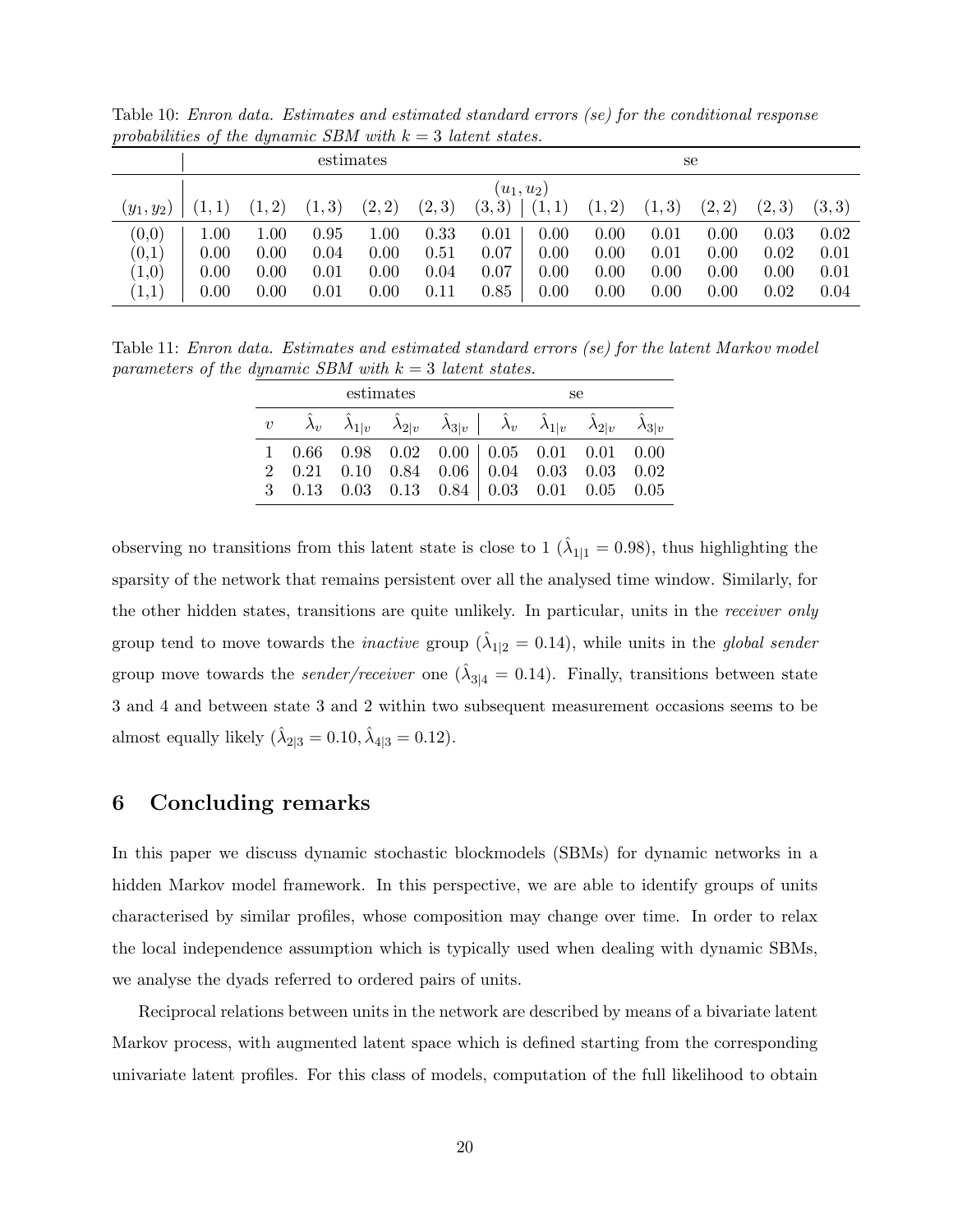| ◡                     |           |              |        |        |              |       |        |        |       |       |  |  |  |
|-----------------------|-----------|--------------|--------|--------|--------------|-------|--------|--------|-------|-------|--|--|--|
|                       | estimates |              |        |        |              |       |        |        |       |       |  |  |  |
|                       |           | $(u_1, u_2)$ |        |        |              |       |        |        |       |       |  |  |  |
| $(y_1,y_2)$           | (1,1)     | (1, 2)       | (1, 3) | (1, 4) | (2,2)        | (2,3) | (2,4)  | (3, 3) | (3,4) | (4,4) |  |  |  |
| (0,0)                 | 1.00      | 1.00         | 1.00   | 0.95   | 0.54         | 0.97  | 0.29   | 0.67   | 0.07  | 0.00  |  |  |  |
| (0,1)                 | 0.00      | 0.00         | 0.00   | 0.04   | 0.14         | 0.03  | 0.65   | 0.17   | 0.49  | 0.00  |  |  |  |
| (1,0)                 | 0.00      | 0.00         | 0.00   | 0.01   | 0.14         | 0.00  | 0.00   | 0.17   | 0.04  | 0.00  |  |  |  |
| (1,1)                 | 0.00      | 0.00         | 0.00   | 0.00   | 0.17         | 0.00  | 0.06   | 0.00   | 0.40  | 1.00  |  |  |  |
|                       |           |              |        |        |              |       |        |        |       |       |  |  |  |
|                       |           |              |        |        | se           |       |        |        |       |       |  |  |  |
|                       |           |              |        |        | $(u_1, u_2)$ |       |        |        |       |       |  |  |  |
| $(y_1,y_2)$           | (1,1)     | (1,2)        | (1, 3) | (1,4)  | (2,2)        | (2,3) | (2, 3) | (3, 3) | (3,4) | (4,4) |  |  |  |
| (0,0)                 | 0.00      | 0.00         | 0.01   | 0.03   | 0.10         | 0.07  | 0.05   | 0.12   | 0.03  | 0.00  |  |  |  |
| (0,1)                 | 0.00      | 0.00         | 0.00   | 0.02   | 0.03         | 0.07  | 0.04   | 0.06   | 0.05  | 0.00  |  |  |  |
| (1,0)                 | 0.00      | 0.00         | 0.01   | 0.01   | 0.03         | 0.00  | 0.00   | 0.06   | 0.02  | 0.00  |  |  |  |
| $\scriptstyle{(1,1)}$ | 0.00      | 0.00         | 0.00   | 0.01   | 0.05         | 0.00  | 0.02   | 0.00   | 0.08  | 0.00  |  |  |  |

Table 12: Enron data. Estimates and estimated standard errors (se) for the conditional response probabilities of the dynamic SBM with  $k = 4$  latent states.

Table 13: Enron data. Estimates and estimated standard errors (se) for the latent Markov model parameters of the dynamic SBM with  $k = 4$  latent states.

|                                                                                                                                                                                                                                                                                                                                  | estimates |  | se |  |  |  |  |  |
|----------------------------------------------------------------------------------------------------------------------------------------------------------------------------------------------------------------------------------------------------------------------------------------------------------------------------------|-----------|--|----|--|--|--|--|--|
| $v \begin{vmatrix} \hat{\lambda}_v & \hat{\lambda}_{1 v} & \hat{\lambda}_{2 v} & \hat{\lambda}_{3 v} & \hat{\lambda}_{4 v} \end{vmatrix}$ $\hat{\lambda}_v \hat{\lambda}_{1 v}$ $\hat{\lambda}_{2 v} \hat{\lambda}_{3 v}$ $\hat{\lambda}_{3 v}$                                                                                  |           |  |    |  |  |  |  |  |
| $1   0.68 \quad 0.98 \quad 0.01 \quad 0.00 \quad 0.00   0.04 \quad 0.01 \quad 0.01 \quad 0.00 \quad 0.00$<br>$2   0.08 0.14 0.85 0.00 0.00   0.03 0.06 0.06 0.01 0.00$<br>$3   0.14   0.00   0.10   0.78   0.12   0.05   0.00   0.04   0.05   0.04$<br>$4   0.09   0.06   0.00   0.17   0.77   0.03   0.03   0.00   0.05   0.04$ |           |  |    |  |  |  |  |  |

parameter estimates becomes progressively infeasible as the dimension of the network increases. For this reason, we propose a composite likelihood approach, defined on all possible pairs of observations. When compared to the Bayesian approaches which are typically used with dynamic SBMs, the composite likelihood method requires a lower computational effort and, also, allows us to avoid the specification of the prior distribution of model parameters that, in some cases, may severely affect inferential conclusions.

The behaviour of the proposed approach is evaluated by means of a large scale simulation study and a real data application. Simulation results suggest that the composite likelihood approach allows us to recover the true data structure with high precision, both for the observed and the latent part of the model. The analysis of the Enron dataset highlights the capability of the dynamic SBMs for dyads in offering a complete and deep description of the relations between units in the network, while avoiding unverifiable model assumptions.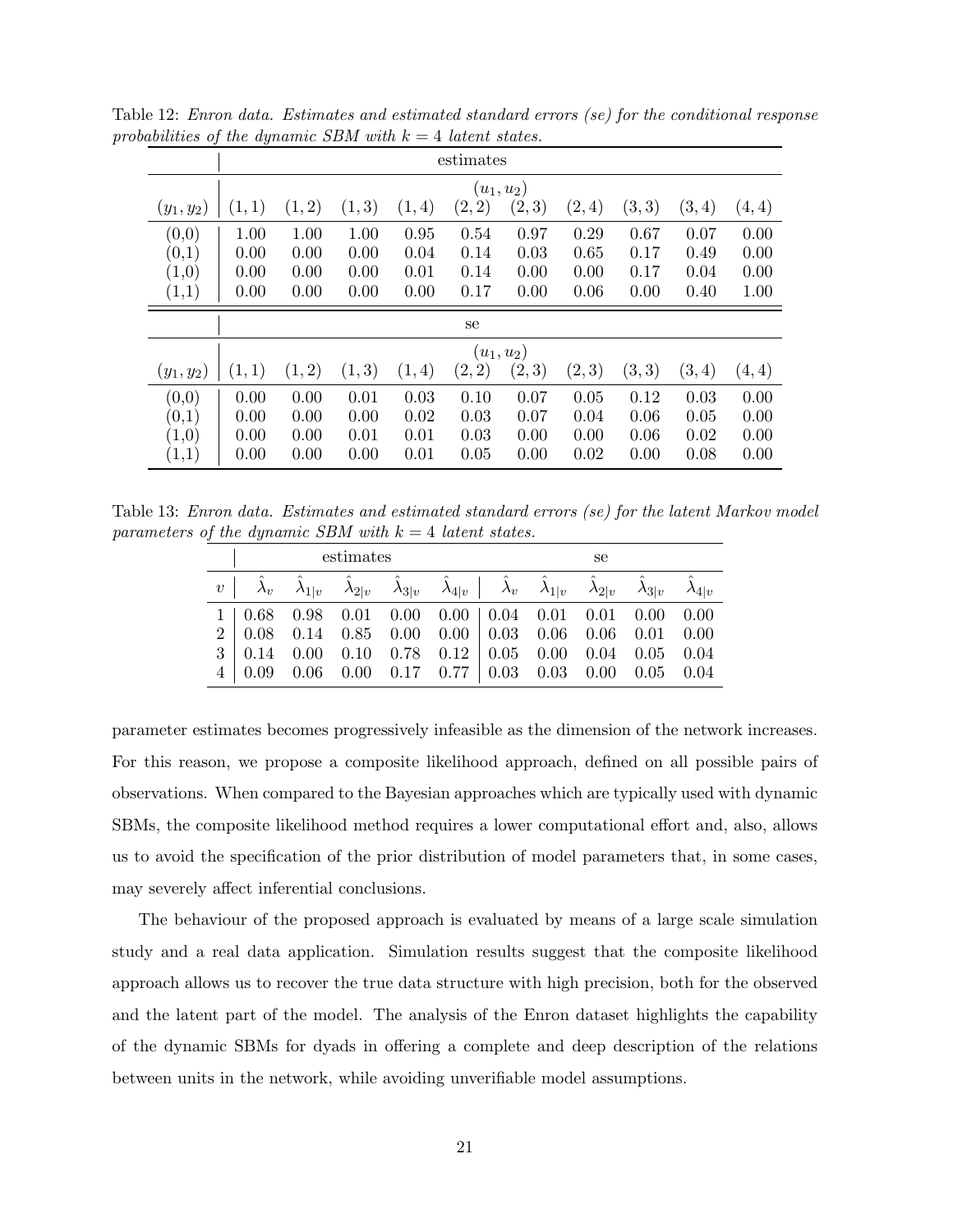An interesting evolution of the proposed approach may be based on adopting marginal parametrisation for the conditional distribution of each dyad given the underlying Markov chains. This parametrisation is based on two logits for each response variable (marginal with respect to the other response variable) and the log-odds ratio that measures the conditional association between reciprocal relations given the latent states. In this way, it would be also possible to allow for individual covariates in the analysis and to formulate more parsimonious models in which, for instance, the level of conditional dependence is constant across latent states. Also, constraints of interest may be formulated on the Markov chain parameters assuming, for instance, that the initial distribution corresponds to the stationary distribution. In all cases, the composite likelihood inferential approach developed in this paper can be used in these extended versions of the model.

## Acknowledgments

We acknowledge the financial support from award RBFR12SHVV of the Italian Government (FIRB "Mixture and latent variable models for causal inference and analysis of socio-economic data", 2012).

## References

- Akaike, H. (1973). Information theory and an extension of the maximum likelihood principle. In Second International Symposium on Information Theory, pages 267–281. Akademinai Kiado.
- Bartolucci, F. and Farcomeni, A. (2015). Information matrix for hidden markov models with covariates. Statistics and Computing, 25:515–526.
- Bartolucci, F., Farcomeni, A., and Pennoni, F. (2013). *Latent Markov Models for Longitudinal* Data. Chapman & Hall/CRC Statistics in the Social and Behavioral Sciences. Taylor & Francis.
- Bartolucci, F. and Lupparelli, M. (2015). Pairwise likelihood inference for nested hidden markov chain models for multilevel longitudinal data. Journal of the American Statistical Association, pages 00–00.
- Baum, L. E., Petrie, T., Soules, G., and Weiss, N. (1970). A maximization technique occurring in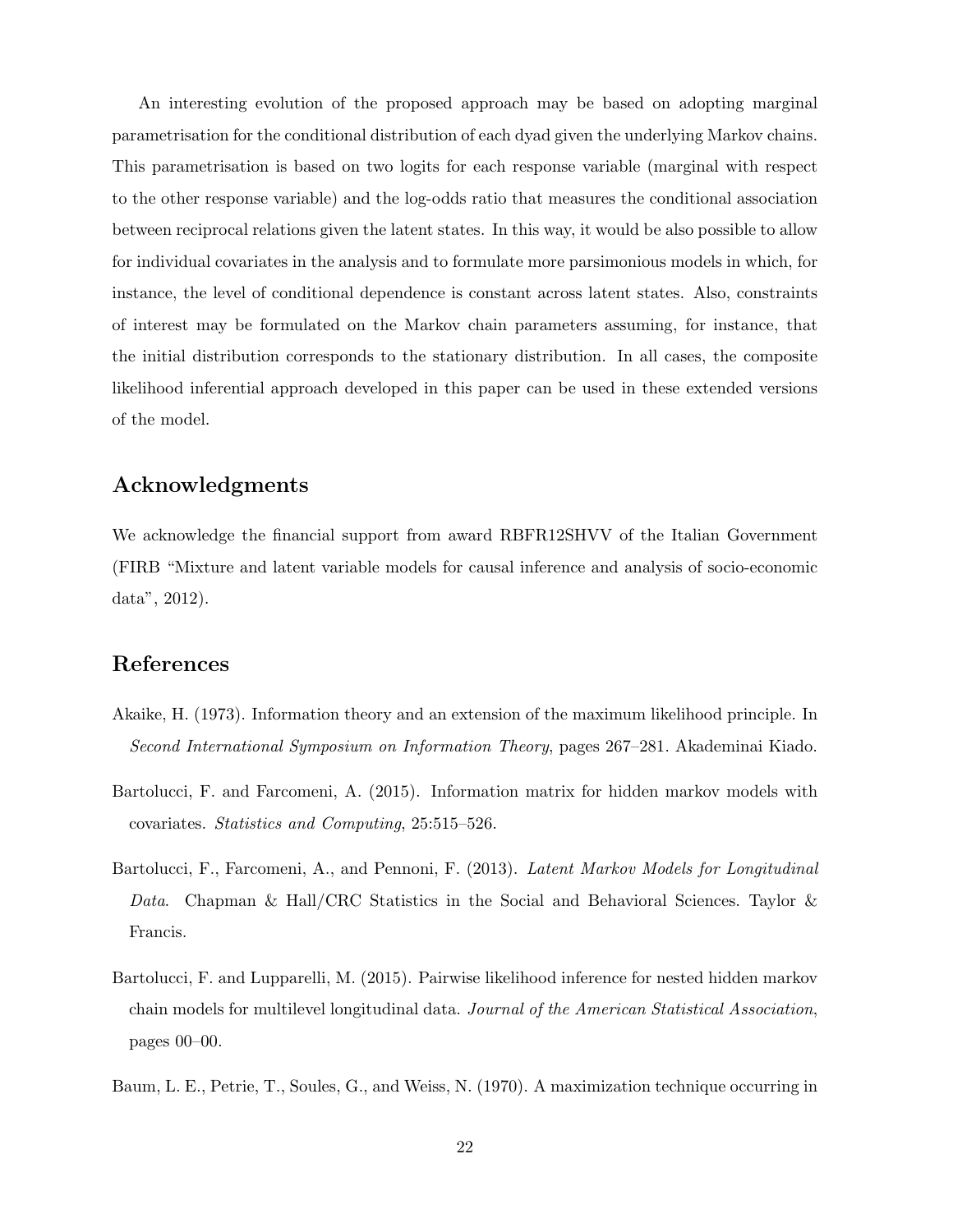the statistical analysis of probabilistic functions of Markov chains. The Annals of Mathematical Statistics, 41:164–171.

- Cox, D. R. and Reid, N. (2004). A note on pseudolikelihood constructed from marginal densities. Biometrika, 91:729–737.
- Dempster, A. P., Laird, N. M., and Rubin, D. B. (1977). Maximum likelihood from incomplete data via the EM algorithm. Journal of the Royal Statistical Society. Series B. Methodological, 39:1–38.
- Diggle, P., Heagerty, P., Liang, K.-Y., and Zeger, S. (2002). Analysis of longitudinal data. Oxford University Press.
- Durante, D. and Dunson, D. B. (2014). Nonparametric bayes dynamic modelling of relational data. Biometrika.
- Gao, X. and Song, P. X.-K. (2010). Composite likelihood Bayesian information criteria for model selection in high-dimensional data. Journal of the American Statistical Association, 105:1531–1540.
- Godambe, V. P. (1960). An optimum property of regular maximum likelihood estimation. The Annals of Mathematical Statistics, 31:1208–1211.
- Goldenberg, A., Zheng, A. X., Fienberg, S. E., and Airoldi, E. M. (2010). A survey of statistical network models. Foundations and Trends® in Machine Learning, 2:129–233.
- Ho, Q., Song, L., and Xing, E. P. (2011). Evolving cluster mixed-membership blockmodel for time-evolving networks. In International Conference on Artificial Intelligence and Statistics, pages 342–350.
- Hoff, P. D. (2011). Hierarchical multilinear models for multiway data. Computational Statistics and Data Analysis, 55:530–543.
- Holland, P. and Leinhardt, S. (1976). Local structure in social networks. Sociological Methodology, 7:1–45.
- Klimt, B. and Yang, Y. (2004). The Enron corpus: a new dataset for email classification research. In Machine Learning: ECML 2004, volume 3201, pages 217–226. Springer Berlin Heidelberg.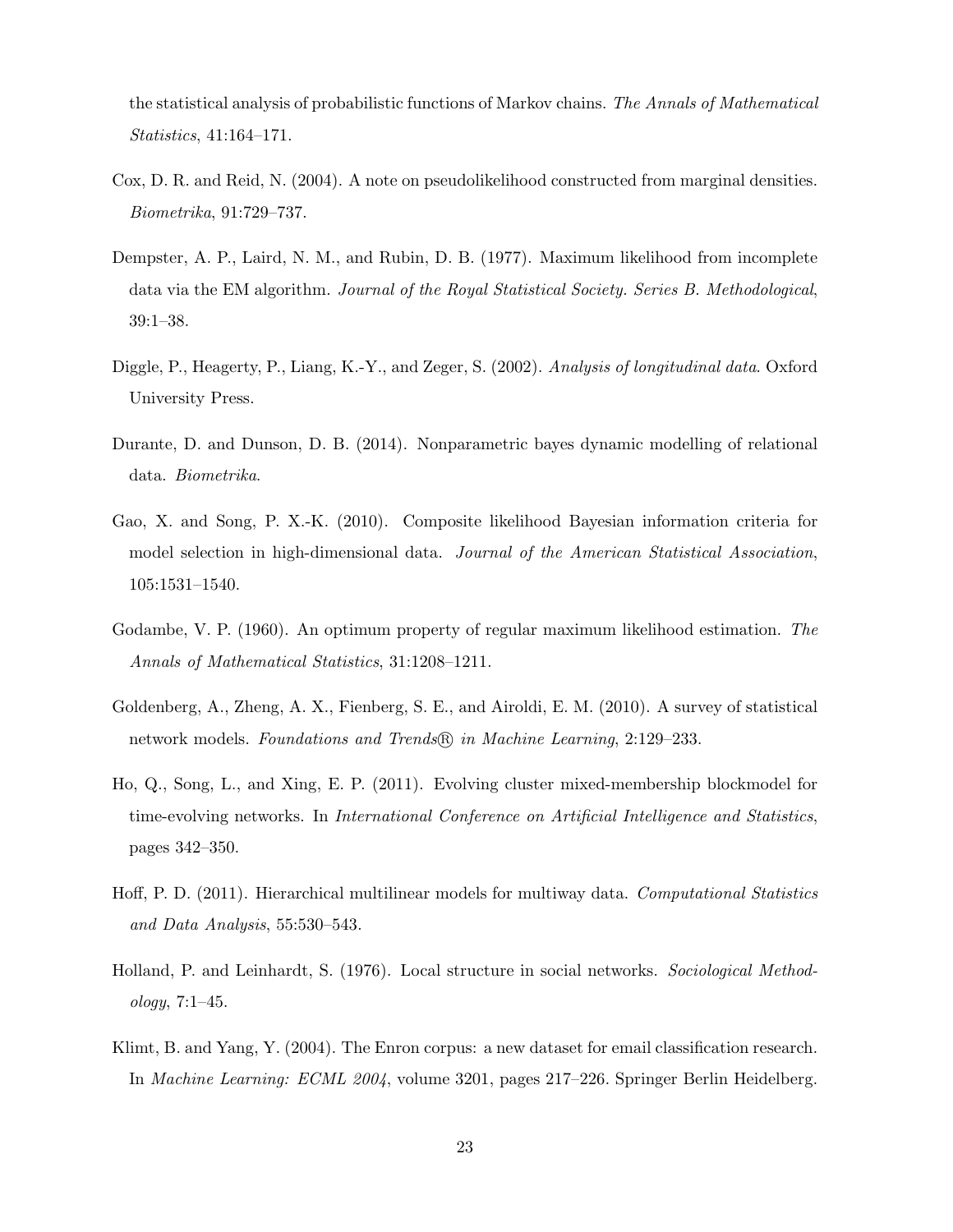- Lee, N. and Priebe, C. (2011). A latent process model for time series of attributed random graphs. Statistical inference for stochastic processes, 14:231–253.
- Lindsay, B. G. (1988). Composite likelihood methods. Contemporary Mathematics, 80:221–39.
- Nowicki, K. and Snijders, T. A. B. (2001). Estimation and prediction for stochastic blockstructures. Journal of the American Statistical Association, 96:1077–1087.
- Robins, G. and Pattison, P. (2001). Random graph models for temporal processes in social networks. Journal of Mathematical Sociology, 25:5–41.
- Sarkar, P. and Moore, A. W. (2005). Dynamic social network analysis using latent space models. ACM SIGKDD Explorations Newsletter, 7:31–40.
- Sarkar, P., Siddiqi, S. M., and Gordon, G. J. (2007). A latent space approach to dynamic embedding of co-occurrence data. In International Conference on Artificial Intelligence and Statistics, pages 420–427.
- Tang, L., Liu, H., Zhang, J., and Nazeri, Z. (2008). Community evolution in dynamic multimode networks. In 14th ACM SIGKDD International Conference on Knowledge Discovery and Data ining, pages 677–685.
- Varin, C., Reid, N., and Firth, D. (2011). An overview of composite likelihood methods. Statistica Sinica, 21:5–42.
- Varin, C. and Vidoni, P. (2005). A note on composite likelihood inference and model selection. Biometrika, 92:519–528.
- Welch, L. R. (2003). Hidden Markov models and the Baum-Welch algorithm. IEEE Information Theory Society Newsletter, 53:10–13.
- Xing, E. P., Fu, W., Song, L., et al. (2010). A state-space mixed membership blockmodel for dynamic network tomography. The Annals of Applied Statistics, 4:535–566.
- Xu, K. (2015). Stochastic block transition models for dynamic networks. In 18th International Conference on Artificial Intelligence and Statistics, pages 1079–1087.
- Xu, K. S. and Hero, A. O. (2014). Dynamic stochastic blockmodels for time-evolving social networks. IEEE Journal of Selected Topics in Signal Processing, 8:552–562.